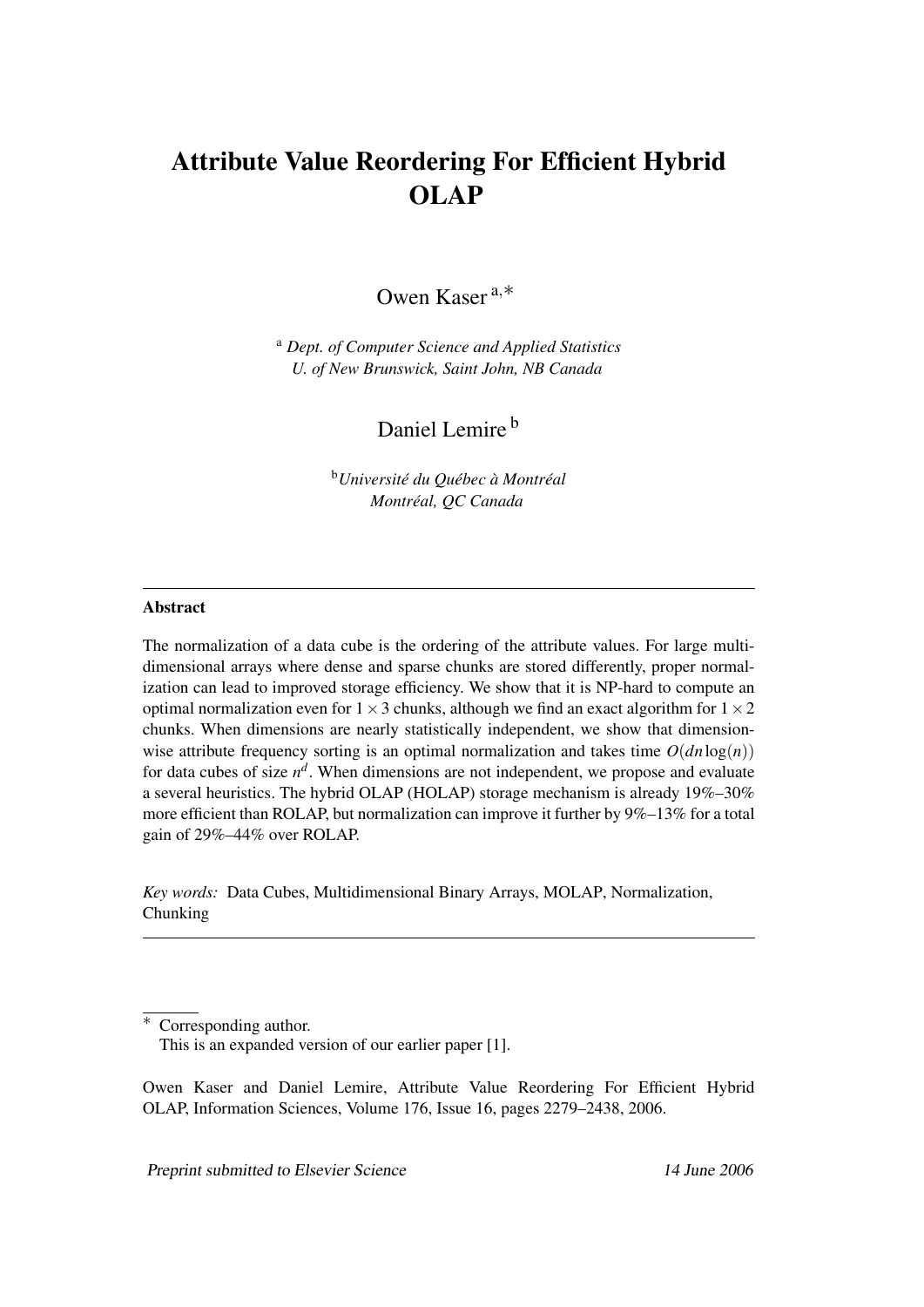#### 1 Introduction

On-line Analytical Processing (OLAP) is a database acceleration technique used for deductive analysis [2]. The main objective of OLAP is to have constant-time or near constant-time answers for many typical queries. For example, in a database containing salesmen's performance data, one may want to compute on-line the amount of sales done in Ontario for the last 10 days, including only salesmen who have 2 or more years of experience. Using a relational database containing sales information, such a computation may be expensive. Using OLAP, however, the computation is typically done on-line. To achieve such acceleration one can create a *cube* of data, a map from all attribute values to a given measure. In the example above, one could map tuples containing days, experience of the salesmen, and locations to the corresponding amount of sales.

We distinguish two types of OLAP engines: Relational OLAP (ROLAP) and Multidimensional OLAP (MOLAP). In ROLAP, the data is itself stored in a relational database whereas with MOLAP, a large multidimensional array is built with the data. In MOLAP, an important step in building a data cube is choosing a *normalization*, which is a mapping from attribute values to the integers used to index the array. One difficulty with MOLAP is that the array is often sparse. For example, not all tuples (day, experience, location) would match sales. Because of this sparseness, ROLAP uses far less storage. Additionally, there are compression algorithms to further decrease ROLAP storage requirements [3,4,5]. On the other hand, MO-LAP can be much faster, especially if subsets of the data cube are dense [6]. Many vendors such as Speedware, Hyperion, IBM, and Microsoft are thus using Hybrid OLAP (HOLAP), storing dense regions of the cube using MOLAP and storing the rest using a ROLAP approach.

While various efficient heuristics exist to find dense sub-cubes in data cubes [7,8,9], the dense sub-cubes are normalization-dependent. A related problem with MOLAP or HOLAP is that the attribute values may not have a canonical ordering, so that the exact representation chosen for the cube is arbitrary. In the salesmen example, imagine that "location" can have the values "Ottawa," "Toronto," "Montreal," "Halifax," and "Vancouver." How do we order these cities: by population, by latitude, by longitude, or alphabetically? Consider the example given in Table 1: it is obvious that HOLAP performance will depend on the normalization of the data cube. A storage-efficient normalization may lead to better query performance.

One may object that normalization only applies when attribute values are not regularly sampled numbers. One argument against normalization of numerical attribute values is that storing an index map from these values to the actual index in the cube amounts to extra storage. This extra storage is not important. Indeed, consider a data cube with *n* attribute values per dimension and *d* dimensions: we say such a cube is *regular* or *n-regular*. The most naive way to store such a map is for each possible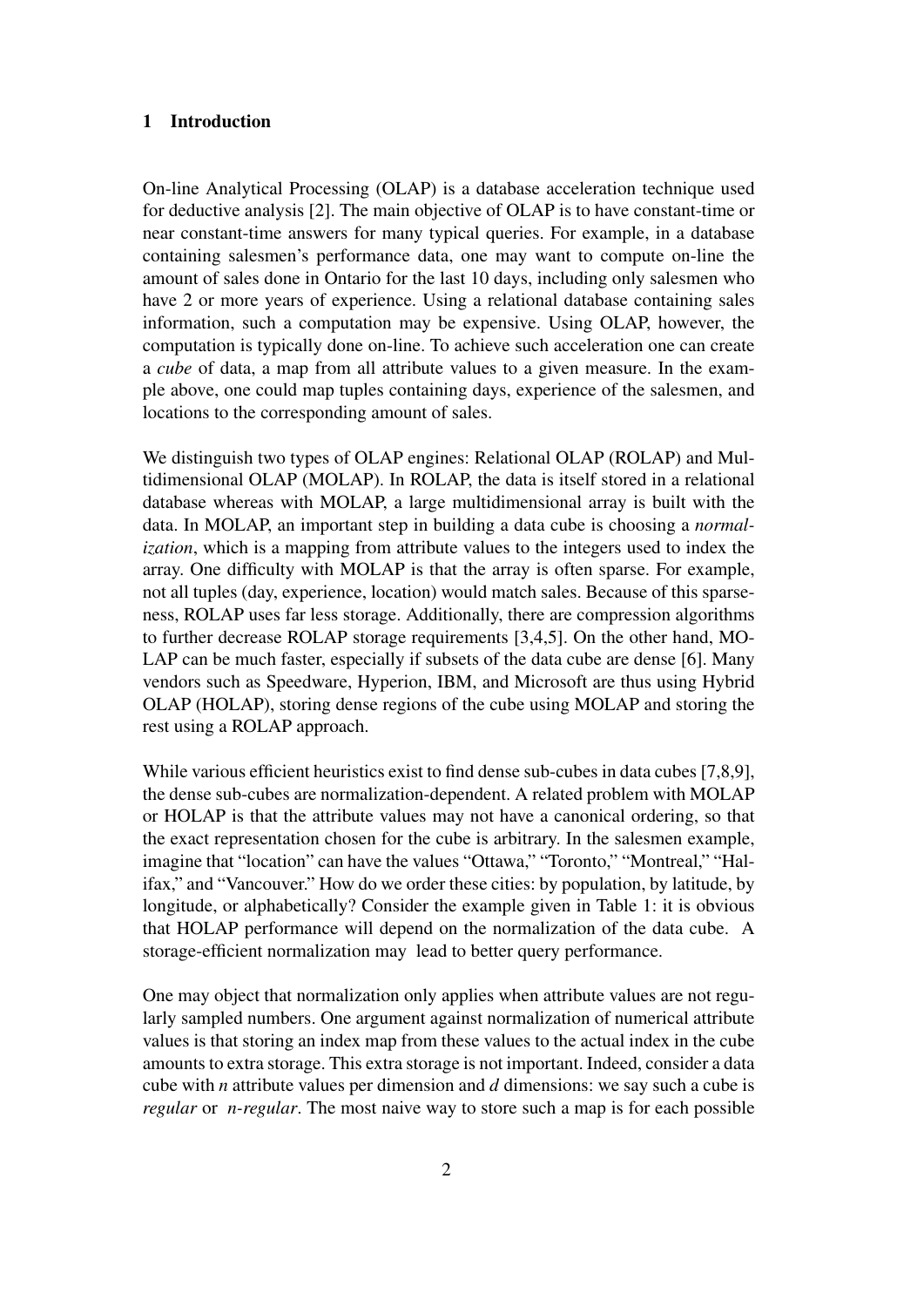#### Table 1

Two tables representing the volume of sales for a given day by the experience level of the salesmen. Given that three cities only have experienced salesmen, some orderings (left) will lend themselves better to efficient storage (HOLAP) than others (right).

|                | $<$ l yrs | $1-2$ yrs | $>2$ yrs |           | $<1$ yrs | $1-2$ yrs | $>2$ yrs |
|----------------|-----------|-----------|----------|-----------|----------|-----------|----------|
| Ottawa         |           |           | \$732    | Halifax   | \$43     | \$54      |          |
| <b>Toronto</b> |           |           | \$643    | Montreal  |          |           | \$450    |
| Montreal       |           |           | \$450    | Ottawa    |          |           | \$732    |
| Halifax        | \$43      | \$54      |          | Vancouver | \$76     | \$12      |          |
| Vancouver      | \$76      | \$12      |          | Toronto   |          |           | \$643    |

attribute value to store a new index as an integer from 1 to *n*. Assuming that indices are stored using log*n* bits, this means that *n*log*n* bits are required. However, arraybased storage of a regular data cube uses  $\Theta(n^d)$  bits. In other words, unless  $d = 1$ , normalization is not a noticeable burden and all dimensions can be normalized.

Normalization may degrade performance if attribute values often used together are stored in physically different areas thus requiring extra IO operations. When attribute values have hierarchies, it might even be desirable to restrict the possible reorderings. However, in itself, changing the normalization does not degrade the performance of a data cube, unlike many compression algorithms. While automatically finding the optimal normalization may be difficult when first building the data cube, the system can run an optimization routine after the data cube has been built, possibly as a background task.

## *1.1 Contributions and Organization*

The contributions of this paper include a detailed look at the mathematical foundations of normalization, including notation for the remainder of the paper and future work on normalization of block-coded data cubes (Sections 2 and 3). In particular, Section 3 includes a theorem showing that determining whether two data cubes are equivalent for the normalization problem is GRAPH ISOMORPHISM-complete. Section 4 considers the computational complexity of normalization. If data cubes are stored in tiny (size-2) blocks, an exact algorithm can compute the best normalization, whereas for larger blocks, it is conjectured that the problem is NP-hard. As evidence, we show that the case of size-3 blocks is NP-hard. Establishing that even trivial cases are NP-hard helps justify use of heuristics. Moreover, the optimal algorithm used for tiny blocks leads us to the Iterated Matching (IM) heuristic presented later. An important class of "slice-sorting" normalizations is investigated in Section 5. Using a notion of statistical independence, a major contribution (Theorem 18) is an easily computed approximation bound for a heuristic called "Fre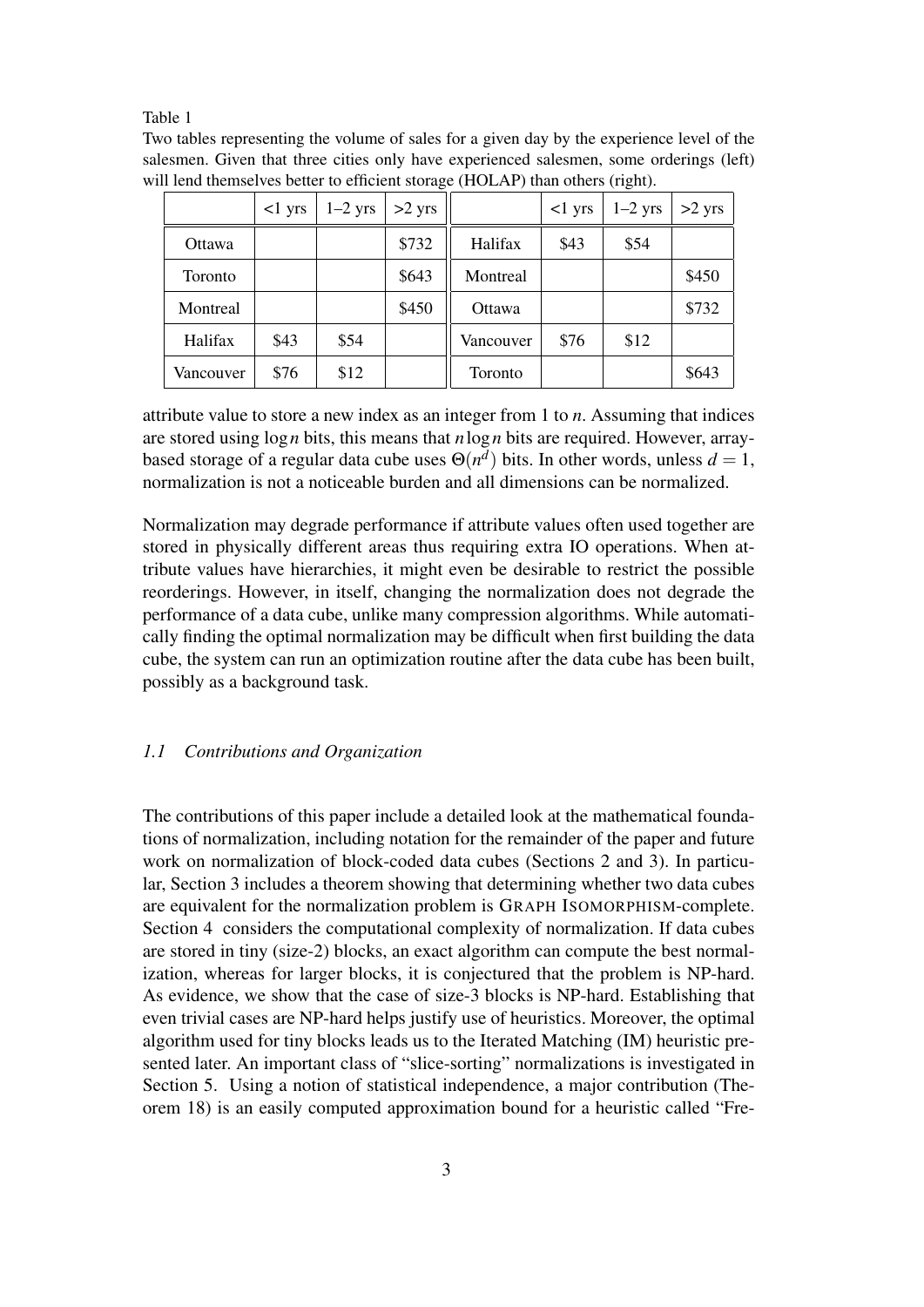quency Sort," which we show to be the best choice among our heuristics when the cube dimensions are nearly statistically independent. Section 6 discusses additional heuristics that could be used when the dimensions of the cube are not sufficiently independent. In Section 7, experimental results compare the performance of heuristics on a variety of synthetic and "real-world" data sets. The paper concludes with Section 8. A glossary is provided at the end of the paper.

# 2 Block-Coded Data Cubes

In what follows, *d* is the number of dimensions (or attributes) of the data cube *C* and  $n_i$ , for  $1 \le i \le d$ , is the number of attribute values for dimension *i*. Thus, *C* has size  $n_1 \times \ldots \times n_d$ . To be precise, we distinguish between the *cells* and the *indices* of a data cube. "Cell" is a logical concept and each cell corresponds uniquely to a combination of values  $(v_1, v_2, \ldots, v_d)$ , with one value  $v_i$  for each attribute *i*. In Table 1, one of the 15 cells corresponds to (Montreal, 1–2 yrs). *Allocated* cells, such as (Vancouver, 1–2 yrs), store measure values, in contrast to unallocated cells such as (Montreal, 1–2 yrs). From now on, we shall assume that some initial normalization has been applied to the cube and that attribute *i*'s values are  $\{1, 2, \ldots n_i\}$ . "Index" is a physical concept and each *d*-tuple of indices specifies a storage location within a cube. At this location there is a cell, allocated or otherwise. *(Re-) normalization changes neither the cells nor the indices of the cube; (Re-)normalization changes the assignment of cells to indices.*

We use #*C* to denote the number of allocated cells in cube *C*. Furthermore, we say that *C* has *density*  $\rho = \frac{\text{\#C}}{\text{\#C}}$  $\frac{\pi C}{n_1 \times ... \times n_d}$ . While we can optimize storage requirements and speed up queries by providing approximate answers [10,11,12], we focus on exact methods in this paper, and so we seek an efficient storage mechanism to store all #*C* allocated cells.

There are many ways to store data cubes using different coding for dense regions than for sparse ones. For example, in one paper [9] a single dense sub-cube (chunk) with *d* dimensions is found and the remainder is considered sparse.

We follow earlier work  $[2,13]$  and store the data cube in  $blocks<sup>1</sup>$ , which are disjoint *d*-dimensional sub-cubes covering the entire data cube. We consider blocks of constant size  $m_1 \times \ldots \times m_d$ ; thus, there are  $\lceil \frac{n_1}{m_1} \rceil$  $\lfloor \frac{n_1}{m_1} \rfloor \times \ldots \times \lceil \frac{n_d}{m_d} \rceil$  blocks. For simplicity, we usually assume that  $m_k$  divides  $n_k$  for all  $k \in \{1, ..., d\}$ . Each block can then be stored in an optimized way depending, for example, on its density. We consider only two widely used coding schemes for data cubes, corresponding respectively to simple ROLAP and simple MOLAP. That is, either we represent the block as a list of tuples, one for each allocated cell in the block, or else we code the block as

Many authors use the term "chunks" with different meanings.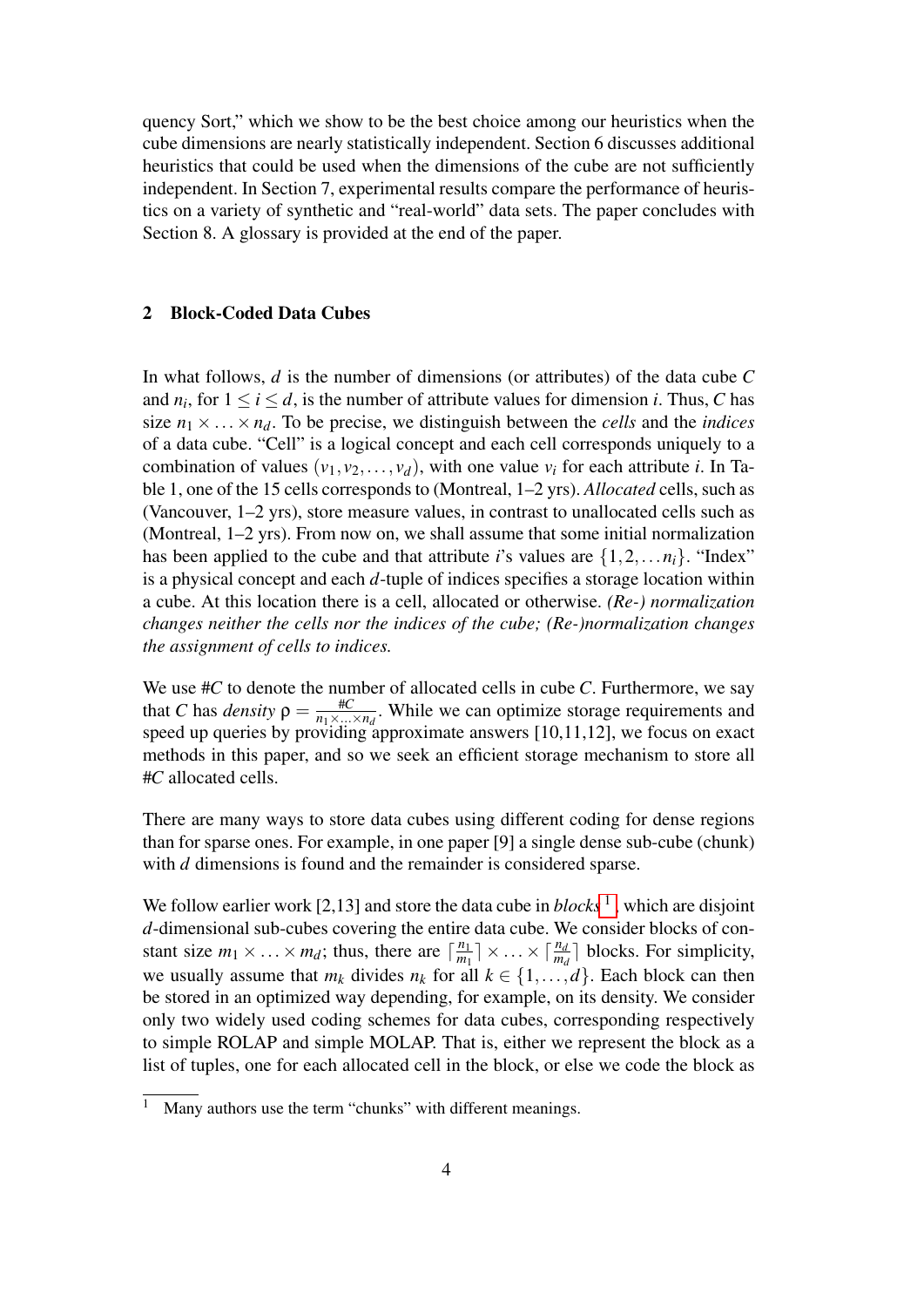an array. For both extreme cases, a very dense or a very sparse block, MOLAP and ROLAP are respectively *efficient*. More aggressive compression is possible [14], but as long as we use block-based storage, normalization is a factor.

Assuming that a data cube is stored using block encoding, we need to estimate the storage cost. A simplistic model is given as follows. The cost of storing a single cell sparsely, as a tuple containing the position of the value in the block as *d* attribute values (cost proportional to  $d$ ) and the measure value itself (cost of 1), is assumed to be  $1 + \alpha d$ , where parameter  $\alpha$  can be adjusted to account for size differences between measure values and attribute values. Setting  $\alpha$  small would favor sparse encoding (ROLAP) whereas setting  $\alpha$  large would favor dense encoding (MOLAP). For example, while we might store 32-bit measure values, the number of values per attribute in a given block is likely less than  $2^{16}$ . This motivates setting  $\alpha =$ 1/2 in later experiments and the remainder of the section. Thus, densely storing a block with *D* allocated cells costs  $M = m_1 \times \ldots \times m_d$ , but storing it sparsely costs  $(d/2+1)D$ .

It is more economical to store a block densely if  $(d/2 + 1)D > M$ , that is, if *D*  $\frac{D}{m_1 \times ... \times m_d} > \frac{1}{d/2}$  $\frac{1}{d/2+1}$ . This block coding is least efficient when a data cube has uniform density  $\rho$  over all blocks. In such cases, it has a sparse storage cost of  $d/2+1$ per allocated cell if  $\rho \leq \frac{1}{d/2}$  $\frac{1}{d/2+1}$  or a dense storage cost of  $1/\rho$  per allocated cell if  $\rho > \frac{1}{d/2}$  $\frac{1}{d/2+1}$ . Given a data cube *C*, *H*(*C*) denotes its storage cost. We have #*C*  $\le$  $H(C) \le n_1 \times \ldots \times n_d$ . Thus, we measure the cost per allocated cell  $E(C)$  as  $\frac{H(C)}{\#C}$ #*C* with the convention that if  $\#C = 0$ , then  $E(C) = 1$ . The cost per allocated cell is bounded by 1 and  $d/2 + 1$ :  $1 \le E(C) \le d/2 + 1$ . A weakness of the model is that it ignores obvious storage overheads proportional to the number of blocks, *n*1  $\frac{n_1}{m_1} \times \ldots \times \frac{n_d}{m_d}$  $\frac{n_d}{m_d}$ . However, as long as the number of blocks remains constant, it is reasonable to assume that the overhead is constant. Such is the case when we consider the same data cube under different normalizations using fixed block dimensions.

## 3 Mathematical Preliminaries

Now that we have defined a simple HOLAP model, we review two of the most important concepts in this paper: slices and normalizations. Whereas a slice amounts to fixing one of the attributes, a normalization can be viewed as a tuple of permutations.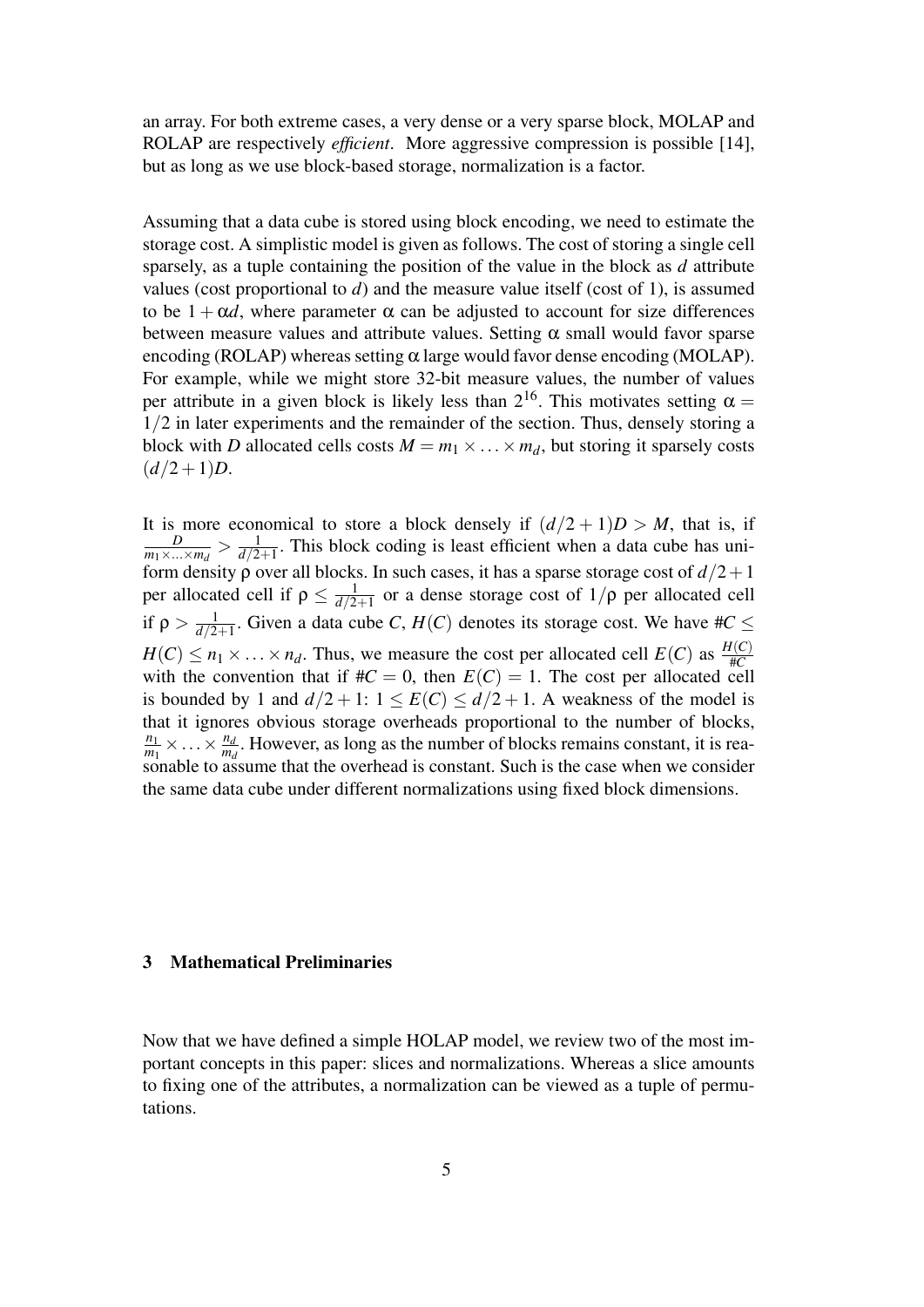

Fig. 1. A  $3 \times 3 \times 3$  cube *C* with the slice  $C_3^1$  shaded.

# *3.1 Slices*

Consider an *n*-regular *d*-dimensional cube *C* and let  $C_{i_1,\ldots,i_d}$  denote the cell stored at indices  $(i_1, \ldots, i_d) \in \{1, \ldots, n\}^d$ . Thus, *C* has size  $n^d$ . The *slice*  $C_v^j$  of *C*, for index *v* of dimension *j* ( $1 \le j \le d$  and  $1 \le v \le n$ ) is a *d* − 1 - dimensional cube formed as  $C^j_{v_i_1,...,i_{j-1},i_{j+1},...,i_d} = C^j_{i_1,...,i_{j-1},v,i_{j+1},...,i_d}$  (See Figure 1).

For the normalization task, we simply need know which indices contain allocated cells. Hence we often view a slice as a *d* − 1 - dimensional Boolean array  $\hat{C}^j_{\nu}$ . For example, in Figure 1, we might write (linearly)  $C_3^1 = [0, 1, 0, 5, 9, 2, 4, 0, 0]$  and  $\widehat{C}_3^1 = [0, 1, 0, 1, 1, 1, 1, 0, 0]$ , if we represent non-allocated cells by zeros. Let  $\#\widehat{C}_v^j$ denote the number of allocated cells in slice  $C_v^j$ .

#### *3.2 Normalizations and Permutations*

Given a list of *n* items, there are *n*! distinct possible permutations noted  $\Gamma_n$  (the *Symmetry Group*). If  $\gamma \in \Gamma_n$  permutes *i* to *j*, we write  $\gamma(i) = j$ . The identity permutation is denoted ι. In contrast to previous work on database compression (e.g., [4]), with our HOLAP model there is no performance advantage from permuting the order of the dimensions themselves. (Blocking treats all dimensions symmetrically.) Instead, we focus on normalizations, which affect the order of each attribute's values. A normalization  $\pi$  of a data cube *C* is a *d*-tuple  $(\gamma_1, \ldots, \gamma_d)$  of permutations where  $\gamma_i \in \Gamma_n$  for  $i = 1, \ldots, d$ , and the normalized data cube  $\pi(C)$ is  $\pi(C)_{i_1,...,i_d} = C_{\gamma_1(i_1),...,\gamma_d(i_d)}$  for all  $(i_1,...,i_d) \in \{1,...,n\}^d$ . Recall that permutations, and thus normalizations, are not commutative. However, normalizations are always invertible, and there are  $(n!)^d$  normalizations for an *n*-regular data cube. The identity normalization is denoted  $I = (1, \ldots, 1)$ ; whether *I* denotes the identity normalization or the identity matrix will be clear from the context. Similarly 0 may denote the zero matrix.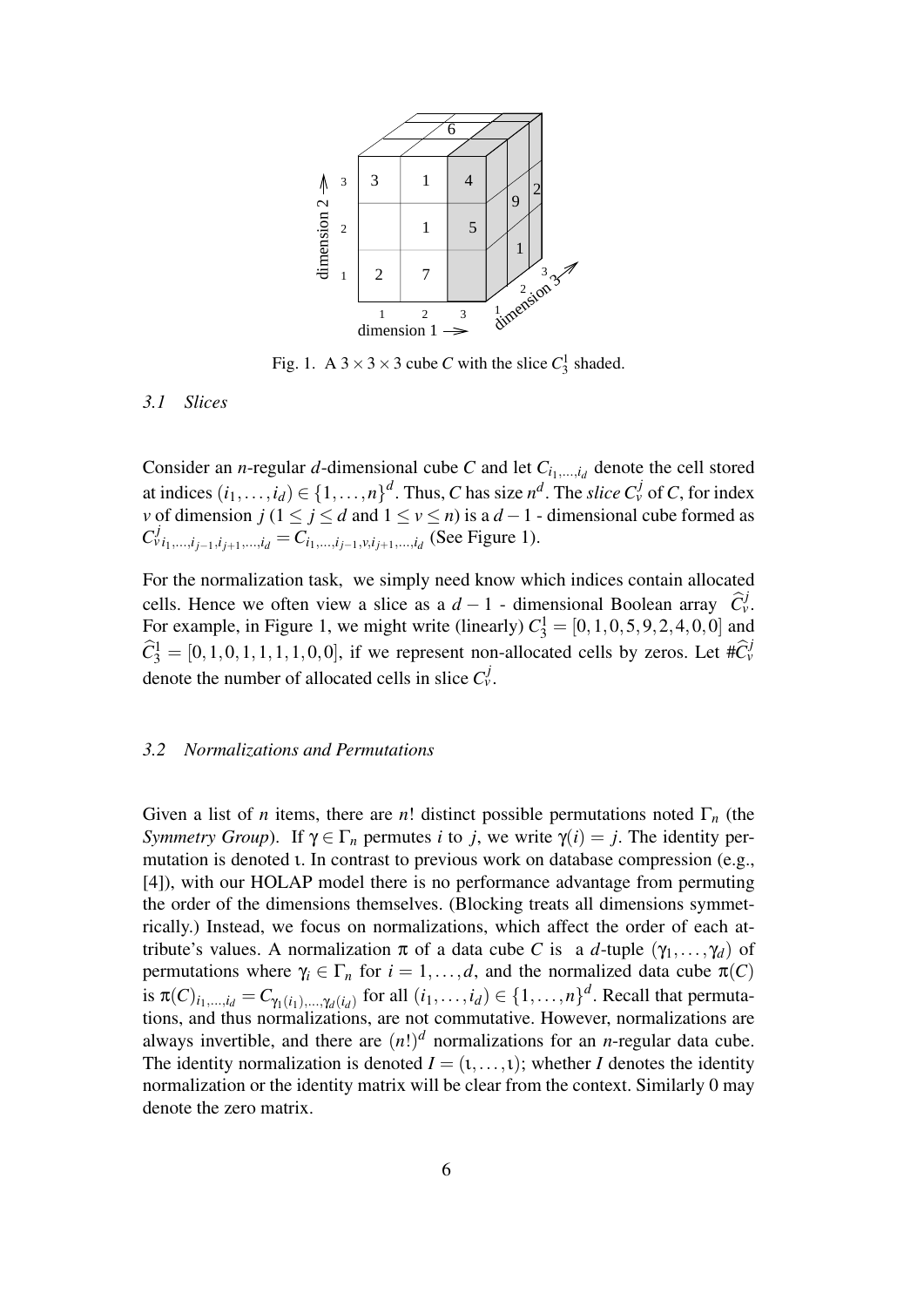Given a data cube *C*, we define its corresponding *allocation cube A* as a cube of same dimension containing 0's and 1's depending on whether or not the cell is allocated. Two data cubes  $C$  and  $C'$ , and their corresponding allocation cubes  $A$  and *A*<sup> $\prime$ </sup>, are equivalent (*C* ~ *C*<sup> $\prime$ </sup>) if there is a normalization  $\pi$  such that  $\pi(A) = A'$ .

The cardinality of an equivalence class is the number of distinct data cubes*C* in this class. The maximum cardinality is  $(n!)^d$  and there are such equivalence classes: consider the equivalence class generated by a "triangular" data cube  $C_{i_1,\dots,i_d} = 1$  if  $i_1 \leq i_2 \leq \ldots \leq i_d$  and 0 otherwise. Indeed, suppose that  $C_{\gamma_1(i_1),...,\gamma_d(i_d)} = C_{\gamma'_1(i_1),...,\gamma'_d(i_d)}$ for all  $i_1, \ldots, i_d$ , then  $\gamma_1(i_1) \leq \gamma_2(i_2) \leq \ldots \leq \gamma_d(i_d)$  if and only if  $\gamma$  $\gamma_1'(i_1) \leq \gamma_2'$  $v'_2(i_2) \leq$  $\ldots \leq \gamma'_c$  $\notag d(i_d)$  which implies that  $\gamma_i = \gamma'_i$  for  $i \in \{1, ..., d\}$ . To see this, consider the 2-d case where  $\gamma_1(i_1) \leq \gamma_2(i_2)$  if and only if  $\gamma_1$  $\gamma_1'(i_1) \leq \gamma_2'$  $\mathcal{L}_2(i_2)$ . In this case the result follows from the following technical proposition. For more than two dimensions, the proposition can be applied to any *pair* of dimensions.

**Proposition 1** *Consider any*  $\gamma_1, \gamma_2, \gamma_1'$  $\gamma_1', \gamma_2' \in \Gamma_n$  *satisfying*  $\gamma_1(i) \leq \gamma_2(j) \Leftrightarrow \gamma_1'$  $\frac{1}{i}(i) \leq$  $\gamma_2'$  $\mathcal{Z}_2(j)$  for all  $1 \leq i, j \leq n$ . Then  $\gamma_1 = \gamma_1$  $\int_1$  and  $\gamma_2 = \gamma_2$ 2 *.*

**PROOF.** Fix *i*, then let *k* be the number of *j* values such that  $\gamma_2(i) > \gamma_1(i)$ . We have that  $\gamma_1(i) = n - k + 1$  because it is the only element of  $\{1, \ldots, n\}$  having exactly *k* values larger or equal to it. Because  $\gamma_1(i) \leq \gamma_2(j) \Leftrightarrow \gamma_1'$  $\gamma_1'(i) \leq \gamma_2'$  $\zeta_2(j), \gamma_1'$  $Y_1(i) = n - k + 1$ and hence  $\gamma_1 = \gamma_1$ . Similarly, fix *j* and count the number of *i* values to prove that  $\gamma'_2 = \gamma_2$ .  $\Box$ 

However, there are singleton equivalence classes, since some cubes are invariant under normalization: consider a null data cube  $C_{i_1,\dots,i_d} = 0$  for all  $(i_1,\dots,i_d) \in$  $\{1, \ldots, n\}^d$ .

To count the cardinality of a class of data cubes, it suffices to know how many slices  $C_v^j$  of data cube C are identical, so that we can take into account the invariance under permutations. Considering all *n* slices in dimension *r*, we can count the number of distinct slices  $d_r$  and number of copies  $n_{r,1}, \ldots, n_{r,d_r}$  of each. Then, the number of distinct permutations in dimension *r* is  $\frac{n!}{n_{r,1}! \times ... \times n_{r,d_r}!}$  and the cardinality of a given equivalence class is  $\prod_{r=1}^{d} \left( \frac{n!}{n_{r,1}! \times ...} \right)$  $\overline{n_{r,1}! \times ... \times n_{r,d_r}!}$  . For example, the equivalence class generated by  $C =$  $\sqrt{ }$  $\overline{\phantom{a}}$ 0 1 0 1 1 has a cardinality of 2, despite having 4 possible

normalizations.

To study the computational complexity of determining cube similarity, we define two decision problems. The problem CUBE SIMILARITY has  $C$  and  $C'$  as input and asks whether  $C \sim C'$ . Problem CUBE SIMILARITY (2-D) restricts *C* and  $C'$ to two-dimensional cubes. Intuitively, CUBE SIMILARITY asks whether two data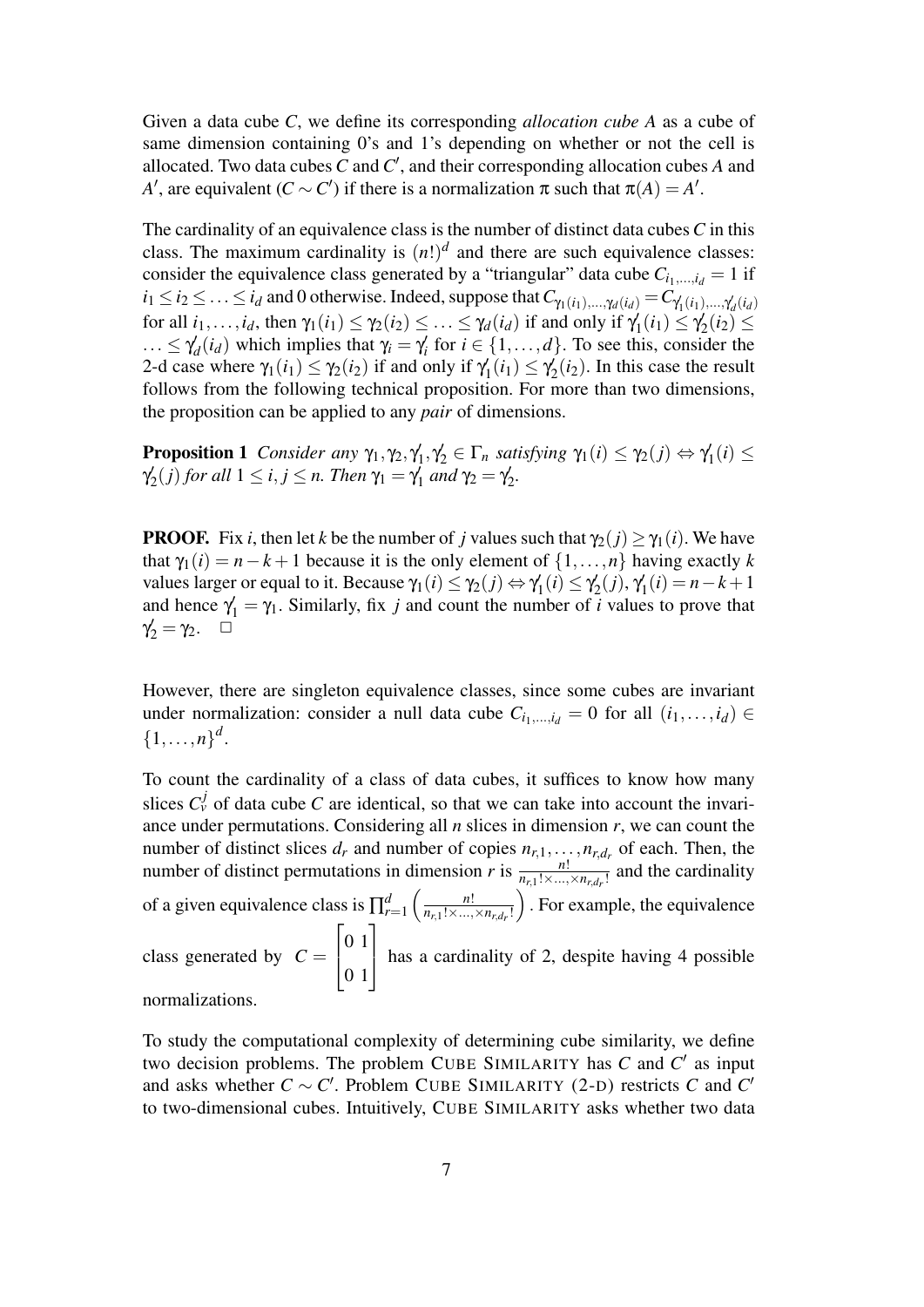cubes offer the same problem from a normalization-efficiency viewpoint. The next theorem concerns the computational complexity of CUBE SIMILARITY (2-D), but we need the following lemma first. Recall that  $(\gamma_1, \gamma_2)$  is the normalization with the permutation  $γ_1$  along dimension 1 and  $γ_2$  along dimension 2 whereas  $(γ_1, γ_2)(I)$  is the renormalized cube.

**Lemma 2** *Consider the n* × *n* matrix  $I' = (\gamma_1, \gamma_2)(I)$ *. Then*  $I' = I \iff \gamma_1 = \gamma_2$ *.* 

We can now state Theorem 3, which shows that determining cube similarity is GRAPH ISOMORPHISM-complete [15]. A problem  $\Pi$  belongs to this complexity class when both

- Π has a polynomial-time reduction to GRAPH ISOMORPHISM, and
- GRAPH ISOMORPHISM has a polynomial-time reduction to Π.

GRAPH ISOMORPHISM-complete problems are unlikely to be NP-complete [16], yet there is no known polynomial-time algorithm for any problem in the class. This complexity class has been extensively studied.

Theorem 3 CUBE SIMILARITY (2-D) *is* GRAPH ISOMORPHISM*-complete.*

PROOF. It is enough to consider two-dimensional allocation cubes as 0-1 matrices. The connection to graphs comes via adjacency matrices.

To show that CUBE SIMILARITY (2-D) is GRAPH ISOMORPHISM-complete, we show two polynomial-time many-to-one reductions: the first transforms an instance of GRAPH ISOMORPHISM to an instance of CUBE SIMILARITY (2-D).

The second reduction transforms an instance of CUBE SIMILARITY (2-D) to an instance of GRAPH ISOMORPHISM.

The graph-isomorphism problem is equivalent to a *re-normalization* problem of the adjacency matrices. Indeed, consider two graphs  $G_1$  and  $G_2$  and their adjacency matrices  $M_1$  and  $M_2$ . The two graphs are isomorphic if and only if there is a permutation  $\gamma$  so that  $(\gamma, \gamma)(M_1) = M_2$ . We can assume without loss of generality that all rows and columns of the adjacency matrices have at least one non-zero value, since we can count and remove disconnected vertices in time proportional to the size of the graph.

We have to show that the problem of deciding whether  $\gamma$  satisfies  $(\gamma, \gamma)(M_1) = M_2$ can be rewritten as a data cube equivalence problem. It turns out to be possible by extending the matrices  $M_1$  and  $M_2$ . Let *I* be the identity matrix, and consider two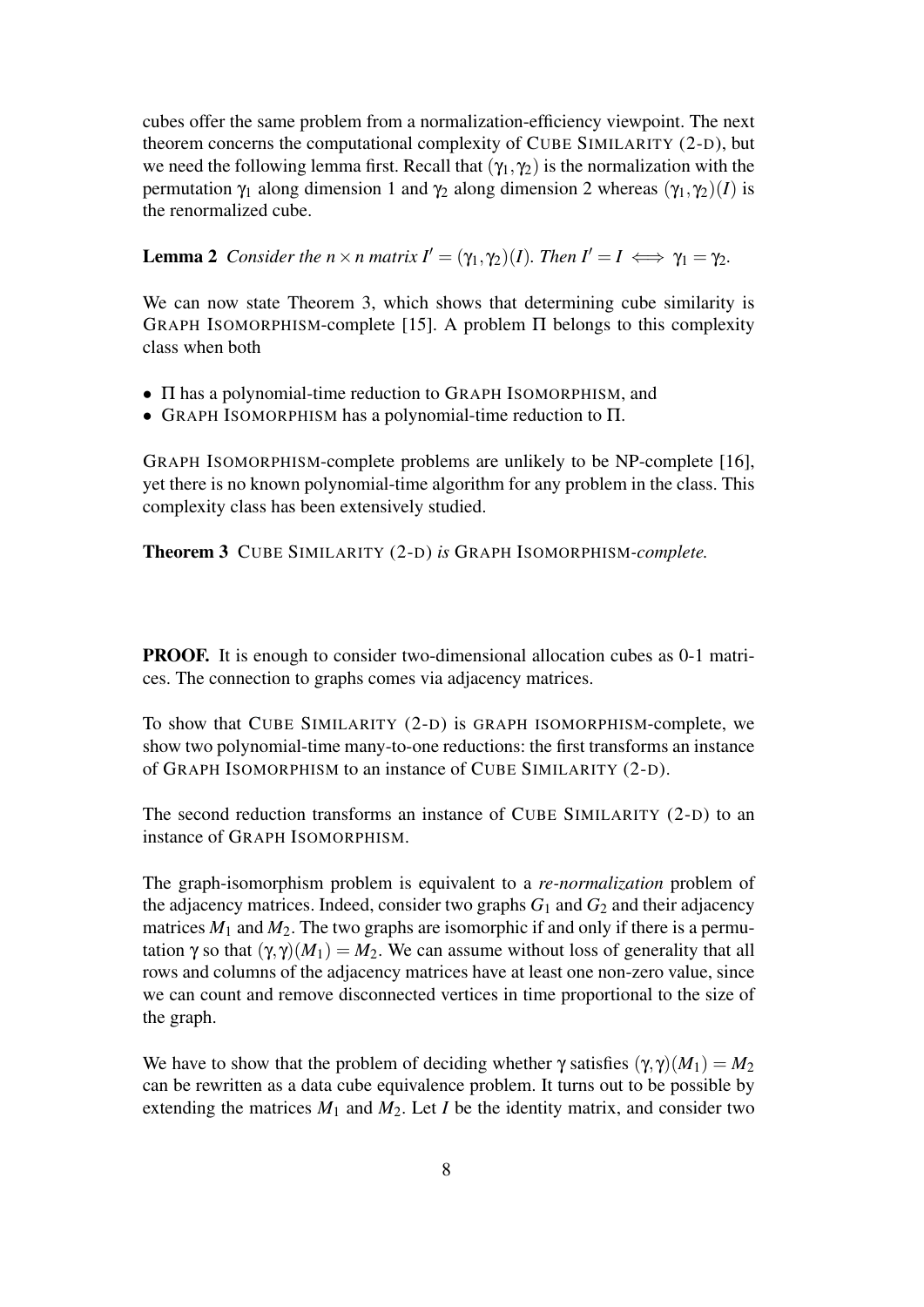allocation cubes (matrices)  $A_1$  and  $A_2$  and their extensions  $\hat{A}_1 =$  $\sqrt{ }$  $\begin{array}{c} \hline \end{array}$ *A*<sup>1</sup> *I I I I* 0 *I* 0 0 1  $\cdot$ and

$$
\hat{A}_2 = \begin{bmatrix} A_2 & I & I \\ I & I & 0 \\ I & 0 & 0 \end{bmatrix}.
$$

Consider a normalization  $\pi$  satisfying  $\pi(\hat{A}_1) = \hat{A}_2$  for matrices  $A_1, A_2$  having at least one non-zero value for each column and each row. We claim that such a  $\pi$  must be of the form  $\pi = (\gamma_1, \gamma_2)$  where  $\gamma_1 = \gamma_2$ . By the number of non-zero values in each row and column, we see that rows cannot be permuted across the three blocks of rows because the first one has at least 3 allocated values, the second one exactly 2 and the last one exactly 1. The same reasoning applies to columns. In other words, if  $x \in [i, jn]$ , then  $\gamma_i(x) \in [j, jn]$  for  $j = 1, 2, 3$  and  $i = 1, 2$ .

Let  $\gamma_i | j$  denote the permutation  $\gamma$  restricted to block *j* where  $j = 1, 2, 3$ . Define  $\gamma_i^j = \gamma_i | j - jn$  for  $j = 1, 2, 3$  and  $i = 1, 2$ . By Lemma 2, each subblock consisting of an identity leads to an equality between two permutations. From the two identity matrices in the top subblocks, for example, we have that  $\gamma_1^1 = \gamma_2^2$  and  $\gamma_1^1 = \gamma_2^3$  $2^3$ . From the middle subblocks, we have  $\gamma_1^2 = \gamma_2^1$  and  $\gamma_1^2 = \gamma_2^2$ , and from the bottom subblocks, we have  $\gamma_1^3 = \gamma_2^1$ . From this, we can deduce that  $\gamma_1^1 = \gamma_2^2 = \gamma_1^2 = \gamma_2^1$  so that  $\gamma_1^1 = \gamma_2^1$ and similarly,  $\gamma_1^2 = \gamma_2^2$  and  $\gamma_1^3 = \gamma_2^3$  $\frac{3}{2}$  so that  $\gamma_1 = \gamma_2$ .

So, if we set  $A_1 = M_1$  and  $A_2 = M_2$ , we have that  $G_1$  and  $G_2$  are isomorphic if and only if  $\hat{A}_1$  is similar to  $\hat{A}_2$ . This completes the proof that if the extended adjacency matrices are seen to be equivalent as allocation cubes, then the graphs are isomorphic. Therefore, we have shown a polynomial-time transformation from GRAPH ISOMORPHISM to CUBE SIMILARITY (2-D).

Next, we show a polynomial-time transformation from CUBE SIMILARITY (2-D) to GRAPH ISOMORPHISM. We reduce CUBE SIMILARITY (2-D) to DIRECTED GRAPH ISOMORPHISM, which is in turn reducible to GRAPH ISOMORPHISM [17,18].

Given two 0-1 matrices  $M_1$  and  $M_2$ , we want to decide whether we can find  $(\gamma_1, \gamma_2)$ such that  $(\gamma_1, \gamma_2)(M_1) = M_2$ . We can assume that  $M_1$  and  $M_2$  are square matrices and if not, pad with as many rows or columns filled with zeroes as needed. We want a reduction from this problem to DIRECTED GRAPH ISOMORPHISM. Con-

sider the following matrices:  $\hat{M}_1 =$  $\sqrt{ }$  $\overline{\phantom{a}}$ 0 *M*<sup>1</sup> 0 0 1 and  $\hat{M}_2 =$  $\sqrt{ }$  $\overline{\phantom{a}}$ 0 *M*<sup>2</sup> 0 0 1  $\left| \right.$  Both  $\hat{M}_1$  and  $\hat{M}_2$ 

can be considered as the adjacency matrices of directed graphs  $\bar{G}_1$  and  $G_2$ . Suppose that the graphs are found to be isomorphic, then there is a permutation  $\gamma$  such that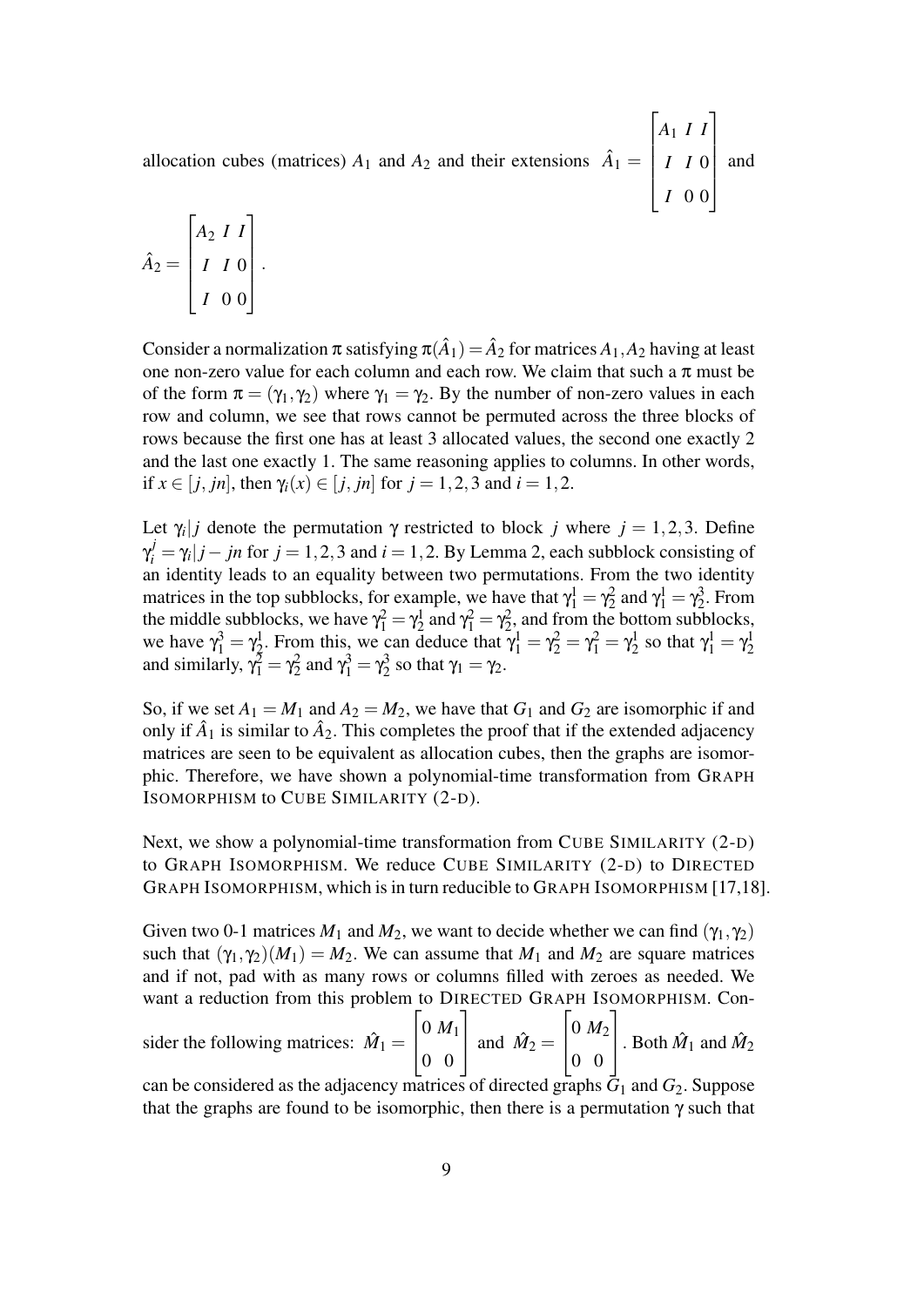$(\gamma, \gamma)(\hat{M}_1) = \hat{M}_2$ . We can assume without loss of generality that  $\gamma$  does not permute rows or columns having only zeroes across halves of the adjacency matrices. On the other hand, rows containing non-zero components cannot be permuted across halves. Thus, we can decompose  $\gamma$  into two disjoint permutations  $\gamma^1$  and  $\gamma^2$  and hence  $(\gamma^1, \gamma^2)(M_1) = M_2$ , which implies  $M_1 \sim M_2$ . On the other hand, if  $M_1 \sim M_2$ , then there is  $(\gamma^1, \gamma^2)$  such that  $(\gamma^1, \gamma^2)(M_1) = M_2$  and we can choose  $\gamma$  as the direct sum of  $\gamma^1$  and  $\gamma^2$ . Therefore, we have found a reduction from CUBE SIMILARITY (2-D) to DIRECTED GRAPH ISOMORPHISM and, by transitivity, to GRAPH ISO-MORPHISM.

Thus, GRAPH ISOMORPHISM and CUBE SIMILARITY (2-D) are mutually reducible and hence CUBE SIMILARITY  $(2-D)$  is GRAPH ISOMORPHISM-complete.  $\Box$ 

**Remark 4** If similarity between two  $n \times n$  cubes can be decided in time cn<sup>k</sup> for *some positive integers c and*  $k > 2$ *, then graph isomorphism can be decided in*  $O(n^k)$  time.

Since GRAPH ISOMORPHISM has been reduced to a special case of CUBE SIMI-LARITY, then the general problem is at least as difficult as GRAPH ISOMORPHISM. Yet we have seen no reason to believe the general problem is harder (for instance, NP-complete). We suspect that a stronger result may be possible; establishing (or disproving) the following conjecture is left as an open problem.

Conjecture 5 *The general* CUBE SIMILARITY *problem is also* GRAPH ISOMOR-PHISM*-complete.*

# 4 Computational Complexity of Optimal Normalization

It appears that it is computationally intractable to find a "best" normalization  $\pi$  (i.e.,  $\pi$  minimizes cost per allocated cell  $E(\pi(C))$  given a cube *C* and given the blocks' dimensions. Yet, when suitable restrictions are imposed, a best normalization can be computed (or approximated) in polynomial time. This section focuses on the effect of block size on intractability.

#### *4.1 Tractable Special Cases*

Our problem can be solved in polynomial time, if severe restrictions are placed on the number of dimensions or on block size. For instance, it is trivial to find a best normalization in 1-d. Another trivial case arises when blocks are of size 1, since then normalization does not affect storage cost. Thus, any normalization is a "best normalization." The situation is more interesting for blocks of size 2; i.e.,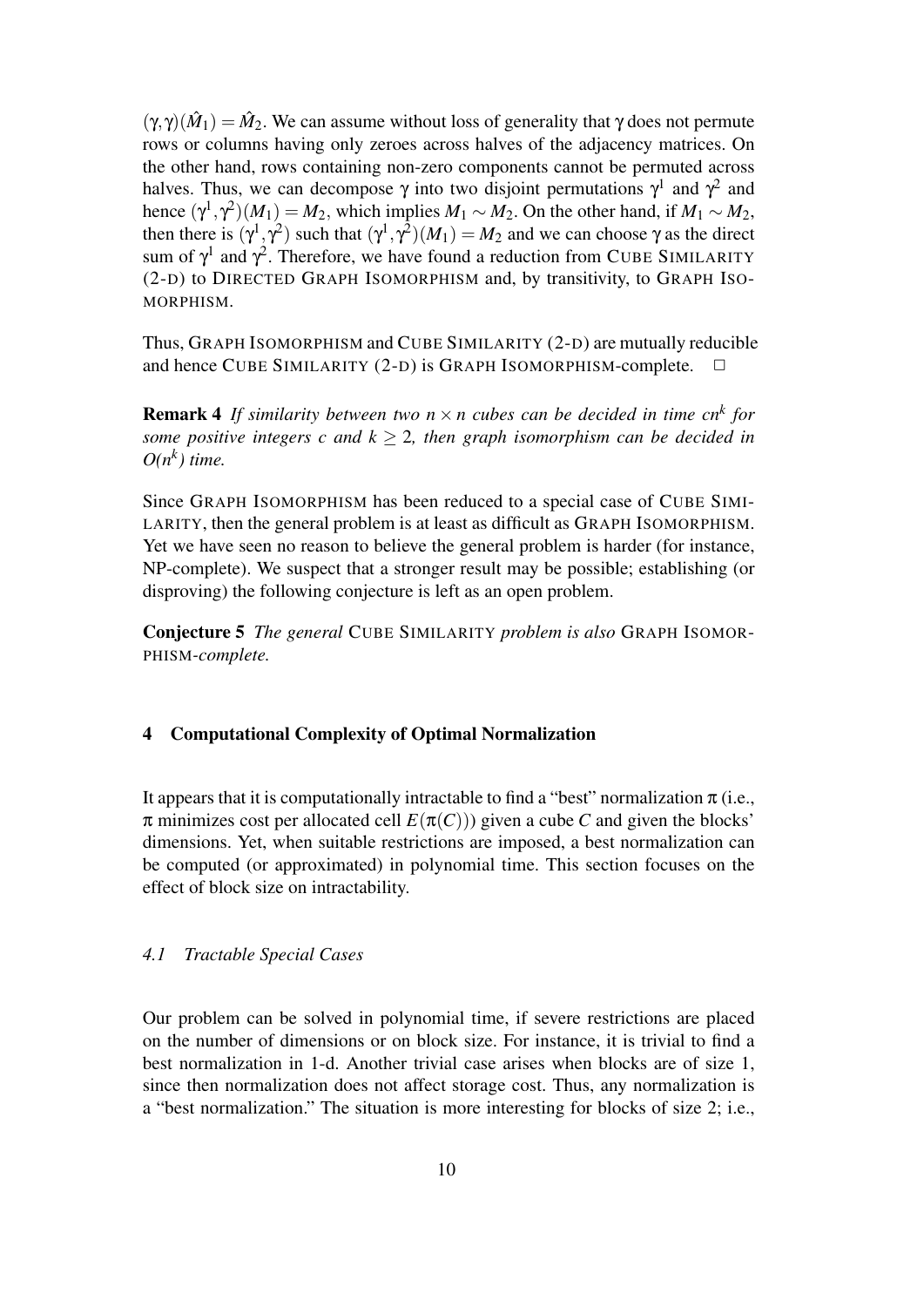which have  $m_i = 2$  for some  $1 \le i \le d$  and  $m_j = 1$  for  $1 \le j \le d$  with  $i \ne j$ . A best normalization can be found in polynomial time, based on weighted-matching [19] techniques described next.

# *4.1.1 Using Weighted Matching*

Given a weighted undirected graph, the *weighted matching problem* asks for an edge subset of maximum or minimum total weight, such that no two edges share an endpoint. If the graph is complete, has an even number of vertices, and has only positive edge weights, then the maximum matching effectively pairs up vertices.

For our problem, normalization's effect on dimension *k*, for some  $1 \le k \le d$ , corresponds to rearranging the order of the  $n_k$  slices  $C_v^k$ , where  $1 \le v \le n_k$ . In our case, we are using a block size of 2 for dimension *k*. Therefore, once we have chosen two slices  $C_v^k$  and  $C_v^k$  $\psi$ <sup>t</sup> to be the first pair of slices, we will have formed the first layer of blocks and have stored all allocated cells belonging to these two slices. The total storage cost of the cube is thus a sum, over all pairs of slices, of the pairing-cost of the two slices composing the pair. The order in which pairs are chosen is irrelevant: only the actual matching of slices into pairs matters. Consider Boolean vectors  $\mathbf{b} = \widehat{C}_{v}^{k}$  and  $\mathbf{b}' = \widehat{C}_{v'}^{k}$ . If both  $\mathbf{b}_i$  and  $\mathbf{b}'_i$  are true, then the *i*<sup>th</sup> block in the pair is completely full and costs 2 to store. Similarly, if exactly one of  $\mathbf{b}_i$  and  $\mathbf{b'}_i$  is true, then the block is half-full. Under our model, a half-full block also costs 2, but an empty block costs 0. Thus, given any two slices, we can compute the cost of pairing them by summing the storage costs of all these blocks. If we identify each slice with a vertex of a complete weighted graph, it is easy to form an instance of weighted matching. (See Figure 2 for an example.) Fortunately, cubic-time algorithms exist for weighted matching [20], and  $n_k$  is often small enough that cubic running time is not excessive. Unfortunately, calculating the  $n_k(n_k - 1)/2$  edge weights is expensive; each involves two large Boolean vectors with  $\frac{1}{n_k} \prod_{i=1}^d n_i$  elements, for total edge-calculation time of  $\Theta\left(n_k \prod_{i=1}^d n_i\right)$ . Fortunately, this can be improved for sparse cubes.

In the 2-d case, given any two rows, for example  $r_1 = \begin{bmatrix} 0 & 0 & 1 & 1 \end{bmatrix}$  and  $r_2 = \begin{bmatrix} 0 & 1 & 0 & 1 \end{bmatrix}$ , then we can compute the total allocation cost of grouping the two together as 2(#*r*1+#*r*2−*benefit*) where *benefit* is the number of positions (in this case 1) where both *r*<sup>1</sup> and *r*<sup>2</sup> have allocated cells. (This *benefit* records that one of the two allocated values could be stored "for free," were slices  $r_1$  and  $r_2$  paired.)

According to this formula, the cost of putting  $r_1$  and  $r_2$  together is thus  $2(2+2 1$ ) = 6. Using this formula, we can improve edge-calculation time when the cube is sparse. To do so, for each of the  $n_k$  slices  $C_v^k$ , represent each allocated value by a *d*-tuple  $(i_1, i_2, \ldots, i_{k-1}, i_{k+1}, \ldots, i_d, i_k)$  giving its coordinates within the slice and labeling it with the number of the slice to which it belongs. Then sort these #*C* tuples lexicographically, in O(#*C*log #*C*) time. For example, consider the following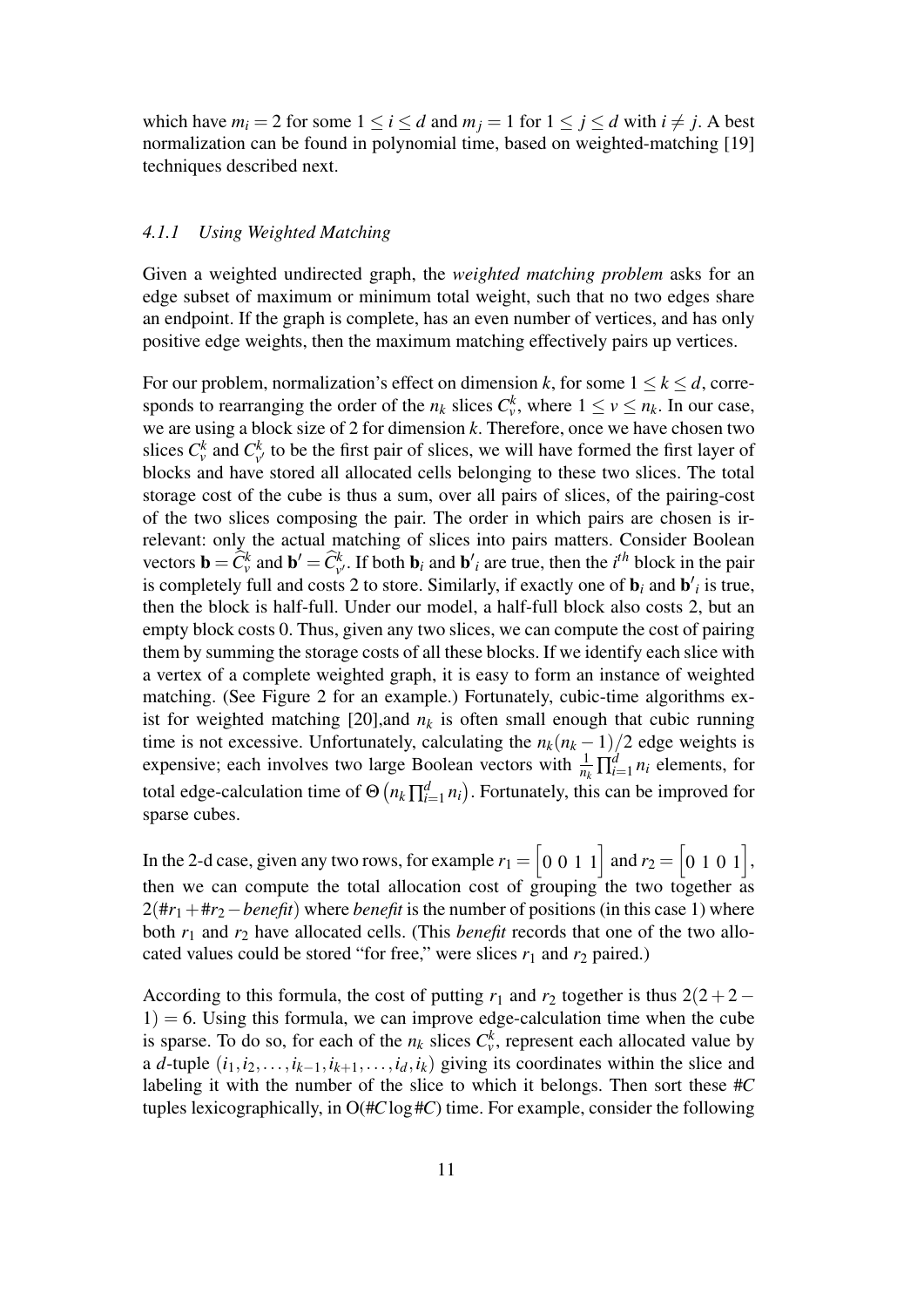cube, where the rows have been labelled from  $r_0$  to  $r_5$  ( $r_i$  corresponds to  $C_i^1$ ):

$$
\begin{bmatrix}\nr_0 & 0 & 0 & 0 & 0 \\
r_1 & 1 & 1 & 0 & 1 \\
r_2 & 1 & 0 & 0 & 0 \\
r_3 & 0 & 1 & 1 & 0 \\
r_4 & 0 & 1 & 0 & 0 \\
r_5 & 1 & 0 & 0 & 1\n\end{bmatrix}
$$

.

We represent the allocated cells as  $\{(0,r_1), (1,r_1), (3,r_1), (0,r_2), (1,r_3), (2,r_3),\}$  $(1,r_4)$ ,  $(0,r_5)$ , and  $(3,r_5)$ }. We can then sort these to get  $(0,r_1)$ ,  $(0,r_2)$ ,  $(0,r_5)$ ,  $(1, r_1)$ ,  $(1, r_3)$ ,  $(1, r_4)$ ,  $(2, r_3)$ ,  $(3, r_1)$ ,  $(3, r_5)$ . This groups together allocated cells with corresponding locations but in different slices. For example, two groups are  $((0,r_1), (0,r_2), (0,r_5))$  and  $((1,r_1), (1,r_3), (1,r_4))$ . Initialize the *benefit* value associated to each edge to zero, and next process each group. Let *g* denote the number of tuples in the current group, and in  $O(g^2)$  time examine all  $\binom{g}{2}$  $\binom{g}{2}$  pairs of slices  $(s_1, s_2)$  in the group, and increment (by 1) the *benefit* of the graph edge  $(s_1, s_2)$ . In our example, we would process the group  $((0,r_1), (0,r_2), (0,r_5))$  and increment the *benefits* of edges  $(r_1, r_2)$ ,  $(r_2, r_5)$ , and  $(r_1, r_5)$ . For group  $((1, r_1), (1, r_3), (1, r_4))$ , we would increase the *benefits* of edges  $(r_1, r_3)$ ,  $(r_1, r_4)$ , and  $(r_3, r_4)$ . Once all #*C* sorted tuples have been processed, the eventual weight assigned to edge  $(v, w)$  is  $2(\text{\#C}^k_{\text{v}} + \text{\#C}^k_{\text{w}} - \text{beneft}(v, w))$ . In our example, we have that edge  $(r_1, r_2)$  has a benefit of 1, and so a weight of  $2(\text{#}r_1 + \text{#}r_2 - \text{benefit}) = 2(3 + 1 - 1) = 6$ .

A crude estimate of the running time to process the groups would be that each group is  $O(n_k)$  in size, and there are  $O(\#C)$  groups, for a time of  $O(\#Cn_k^2)$ . It can be shown that time is maximized when the #*C* values are distributed into  $\#C/n_k$ groups of size *nk*, leading to a time bound of Θ(#*Cnk*) for group processing, and an overall edge-calculation time of  $\#C(n_k + \log \#C)$ .

Theorem 6 *The best normalization for blocks of size i*  $\overline{1 \times ... \times 1} \times 2 \times$ *k*−1−*i*  $\overline{1...}\times\overline{1}$  *can be computed in*  $O(n_k \times (n_1 \times n_2 \times ... \times n_d) + n_k^3)$  $\binom{3}{k}$  *time.* 

The improved edge-weight calculation (for sparse cubes) leads to the following.

Corollary 7 *The best normalization for blocks of size i*  $\overline{1 \times ... \times 1} \times 2 \times$ *k*−1−*i*  $\overline{1...}\times\overline{1}$  *can be computed in*  $O(\#C(n_k + \log \#C) + n_k^3)$  $\binom{3}{k}$  *time.* 

For more general block shapes, this algorithm is no longer optimal but nevertheless provides a basis for sensible heuristics.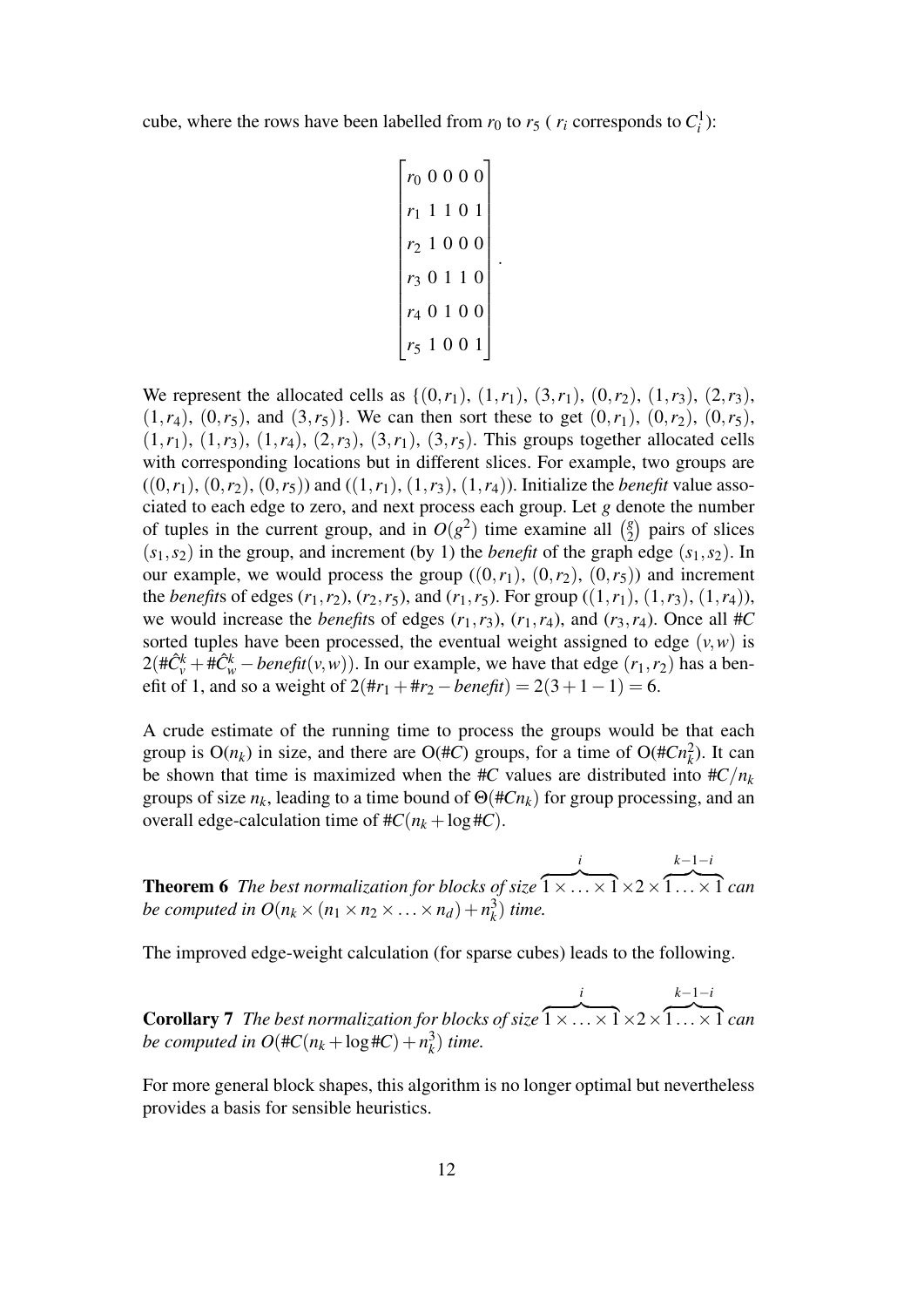

Fig. 2. Mapping a normalization problem to a weighted matching problem on graphs. Rows are labeled and we try to reorder them, given block dimensions  $2 \times 1$  (where 2 is the vertical dimension). In this example, optimal solutions include  $r_0, r_1, r_2, r_3$  and  $r_2, r_3, r_1, r_0$ .

## *4.2 An NP-hard Case*

In contrast with  $1 \times 2$ -block situation, we next show that it is NP-hard to find the best normalization for  $1 \times 3$  blocks. The associated decision problem asks whether any normalization can store a given cube within a given storage bound, assuming  $1 \times 3$  blocks. We return to the general cost model from Section 2 but choose  $\alpha = 1/4$ , as this results in an especially simple situation where a block with three allocated cells  $(D = 3)$  stores each of them at a cost of 1, whereas a block with fewer than three allocated cells stores each allocated cell at a cost of 3/2.

The proof involves a reduction from the NP-complete problem Exact 3-Cover (X3C), a problem which gives a set *S* and a set *T* of three-element subsets of *S*. The question, for X3C, is whether there is a  $T' \subseteq T$  such that each  $s \in S$  occurs in exactly one member of  $T'$  [17].

We sketch the reduction next. Given an instance of X3C, form an instance of our problem by making a  $|T| \times |S|$  cube. For  $s \in S$  and  $T \in T$ , the cube has an allocated cell corresponding to  $(T, s)$  iff  $s \in T$ . Thus, the cube has  $3|T|$  cells that need to be stored. The storage cost cannot be lower than  $\frac{9|T| - |S|}{2}$  and this bound can be met iff the answer to the instance of X3C is "yes." Indeed, a normalization for  $1 \times 3$  blocks can be viewed as simply grouping the values of an attribute into triples. Suppose the storage bound is achieved, then at least  $|S|$  cells would have to be stored in full blocks. Consider some full block and note there are only 3 allocated cells in each row, so all 3 of them must be chosen (because blocks are  $1 \times 3$ ). But the three allocated cells in a row can be mapped to a  $T \in \mathcal{T}$ . Choose it for  $\mathcal{T}'$ . None of these 3 cells' columns intersect any other full blocks, because that would imply some other row had exactly the same allocation pattern and hence represents the same *T*, which it cannot. So we see that each  $s \in S$  (column) must intersect exactly one full block, showing that  $T'$  is the cover we seek.

Conversely, suppose  $T'$  is a cover for X3C. Order the elements in  $T'$  arbitrarily as  $T_0, T_1, \ldots, T_{|S|/3}$  and use any normalization that puts first (in arbitrary order) the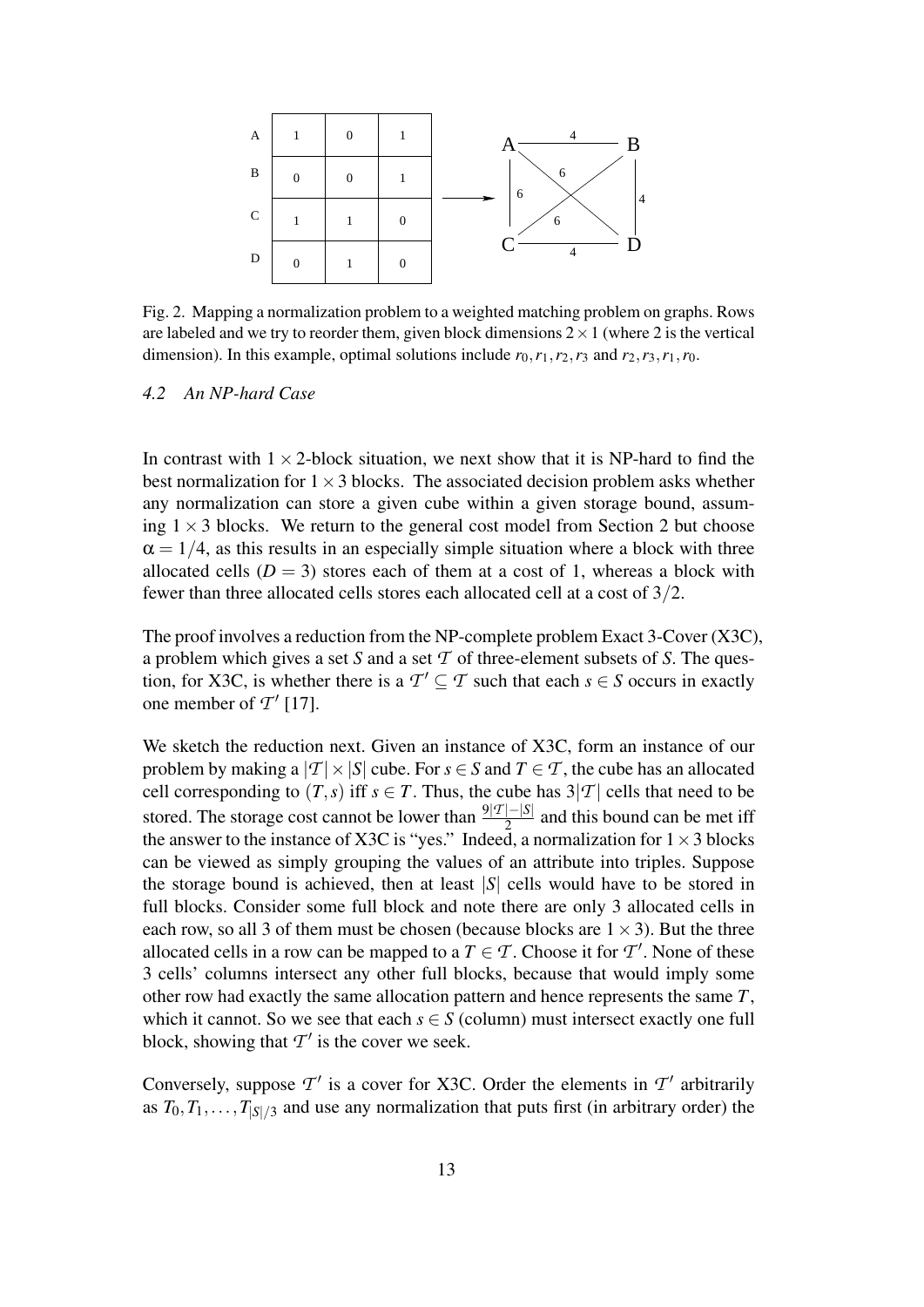three  $s \in T_0$ , then next puts the three  $s \in T_1$ , and so forth. The three allocated cells for each  $T_i$  will be together in a (full) block, giving us at least the required "space savings" of  $\frac{3}{2} |T'| = |S|$ .

## **Theorem 8** *It is NP-hard to find the best normalization when*  $1 \times 3$  *blocks are used.*

We conjecture that it is NP-hard to find the best normalization whenever the block size is fixed at any size larger than 2. A related 2-d problem that is NP-hard was discussed by Kaser [21]. Rather than specify the block dimensions, this problem allows the solution to specify how to divide each dimension into two ranges, thus making four blocks in total (of possibly different shape) .

# 5 Slice-Sorting Normalization for Quasi-Independent Attributes

In practice, whether or not a given cell is allocated may depend on the corresponding attribute values independently of each other. For example, if a store is closed on Saturdays almost all year, a slice corresponding to "weekday=Saturday" will be sparse irrespective of the other attributes. In such cases, it is sufficient to normalize the data cube using only an attribute-wise approach. Moreover, as we shall see, one can easily compute the degree of independence of the attributes and thus decide whether or not potentially more expensive algorithms need to be used.

We begin by examining one of the simplest classes of normalization algorithms, and we will assume *n*-regular data cubes for  $n \geq 3$ . We say that a sequence of values  $x_1, \ldots, x_n$  is sorted in increasing (respectively, decreasing) order if  $x_i \le x_{i+1}$ (respectively,  $x_i > x_{i+1}$ ) for  $i \in \{1, ..., n-1\}$ .

Recall that  $\hat{C}_{\nu}^{j}$  is the Boolean array indicating whether a cell is allocated or not in slice  $C_v^j$ .

Algorithm 1 *(Slice-Sorting Normalization) Given an n-regular data cube C, then slices have nd*−<sup>1</sup> *cells. Given a fixed function g* : {*true*,*false*} *n <sup>d</sup>*−<sup>1</sup> → R*, then for each attribute j, we compute the sequence*  $f_v^j = g(\widehat{C}_v^j)$  *for all attribute values v* = 1,...,*n.* Let  $\gamma^j$  be a permutation such that  $\gamma^j(f^j)$  is sorted either in increasing or decreasing *order, then a slice-sorting normalization is*  $(\gamma^1, \ldots, \gamma^d)$ *.* 

Algorithm 1 has time complexity  $O(dn^d + dn \log n)$ . We can precompute the aggregated values  $f_v^j$  and speed up normalization to  $O(dn \log(n))$ . It does not produce a unique solution given a function *g* because there could be many different valid ways to sort. A normalization  $\mathbf{\overline{w}}=(\gamma^1,\ldots,\gamma^d)$  is a *solution to the slice-sorting problem* if it provides a valid sort for the slice-sorting problem stated by Algorithm 1 . Given a data cube *C*, denote the set of all solutions to the slice-sorting problem by  $S_{C,g}$ . Two functions *g*<sup>1</sup> and *g*<sup>2</sup> are *equivalent* with respect to the slice-sorting problem if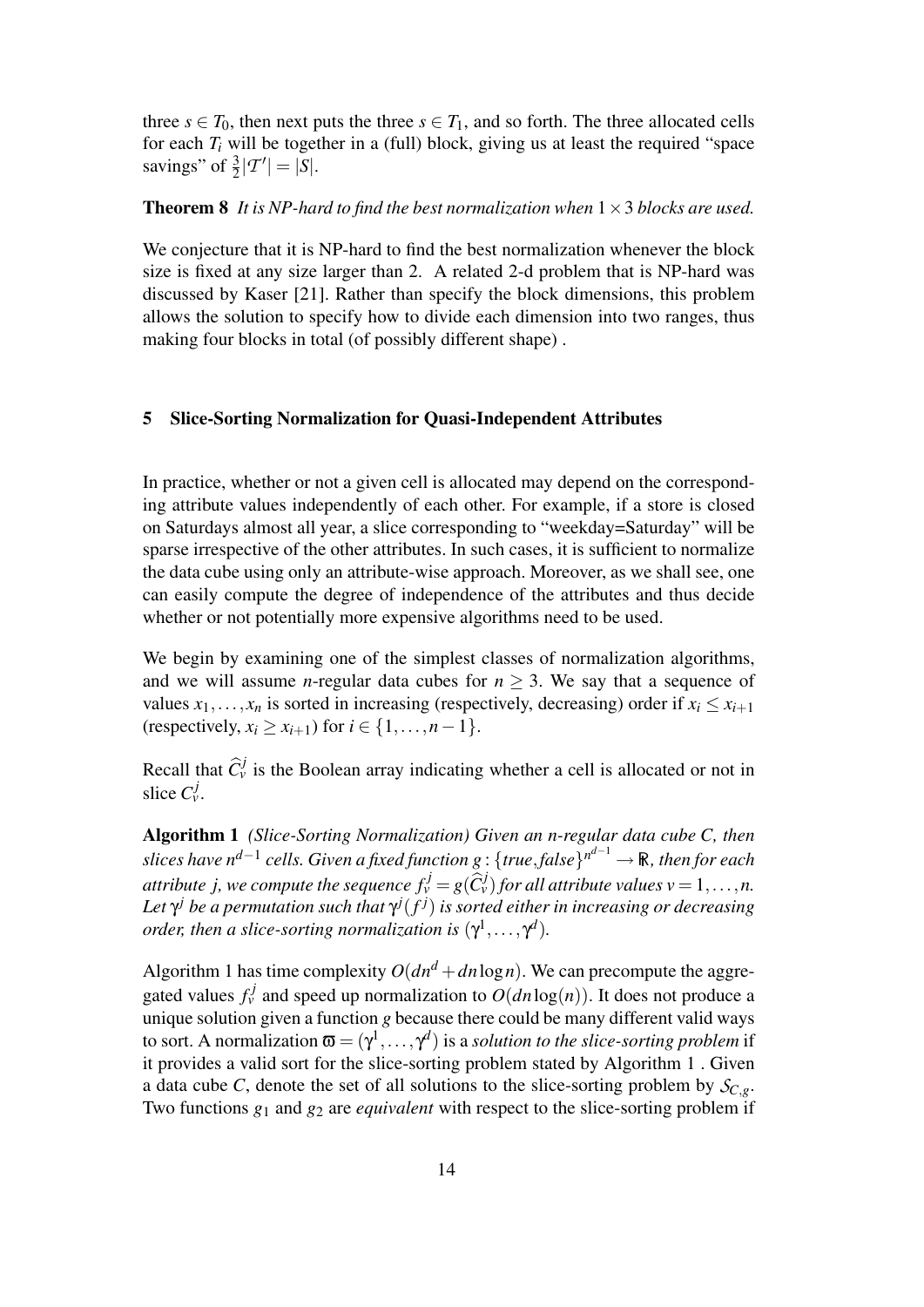$\mathcal{S}_{C,g_1} = \mathcal{S}_{C,g_2}$  for all cubes *C* and we write  $g_1 \simeq g_2$ . We can characterize such equivalence classes using monotone functions. Recall that a function  $h : \mathbb{R} \to \mathbb{R}$  is strictly monotone nondecreasing (respectively, nonincreasing) if  $x < y$  implies  $h(x) < h(y)$ (respectively,  $h(x) > h(y)$ ).

An alternative definition is that *h* is monotone if, whenever  $x_1, \ldots, x_n$  is a sorted list, then so is  $h(x_1), \ldots, h(x_n)$ . This second definition can be used to prove the existence of a monotone function as the next proposition shows.

**Proposition 9** *For a fixed integer n*  $>$  3 *and two functions*  $\omega_1, \omega_2 : D \to \mathbb{R}$  *where*  $\mathcal{D}$ *is a set with an order relation, if for all sequences*  $x_1, \ldots, x_n \in \mathcal{D}$ ,  $\omega_1(x_1), \ldots, \omega_1(x_n)$ *is sorted if and only if*  $\omega_2(x_1), \ldots, \omega_2(x_n)$  *is sorted, then there is a monotone function*  $h : \mathbb{R} \to \mathbb{R}$  *such that*  $\omega_1 = h \circ \omega_2$ *.* 

**PROOF.** The proof is constructive. Define *h* over the image of  $\omega_2$  by the formula

$$
h(\omega_2(x))=\omega_1(x).
$$

To prove that *h* is well defined, we have to show that whenever  $\omega_2(x_1) = \omega_2(x_2)$ then  $\omega_1(x_1) = \omega_1(x_2)$ . Suppose that this is not the case, and without loss of generality, let  $\omega_1(x_1) < \omega_1(x_2)$ . Then there is  $x_3 \in \mathcal{D}$  such that  $\omega_1(x_1) < \omega_1(x_3) < \omega_1(x_2)$ or  $\omega_1(x_3) \leq \omega_1(x_1)$  or  $\omega_1(x_2) \leq \omega_1(x_3)$ . In all three cases, because of the equality between  $\omega_2(x_1)$  and  $\omega_2(x_2)$ , any ordering of  $\omega_2(x_1), \omega_2(x_2), \omega_2(x_3)$  is sorted whereas there is always one non-sorted sequence using  $\omega_1$ . There is a contradiction, proving that *h* is well defined.

For any sequence  $x_1, x_2, x_3$  such that  $\omega_2(x_1) < \omega_2(x_2) < \omega_2(x_3)$ , then we must either have  $\omega_1(x_1) \leq \omega_1(x_2) \leq \omega_1(x_3)$  or  $\omega_1(x_1) \geq \omega_1(x_2) \geq \omega_1(x_3)$  by the conditions of the proposition. In other words, for  $x < y < z$ , we either have  $h(x) < h(y) < h(z)$  or  $h(x) \ge h(y) \ge h(z)$  thus showing that *h* must be monotone.  $\Box$ 

**Proposition 10** Given two functions  $g_1, g_2$  : {true, false}<sup>S</sup>  $\rightarrow \mathbb{R}$ , we have that

$$
\mathcal{S}_{C,g_1} = \mathcal{S}_{C,g_2}
$$

*for all data cubes C if and only if there exist a monotone function*  $h : \mathbb{R} \to \mathbb{R}$  *such that*  $g_1 = h \circ g_2$ *.* 

**PROOF.** Assume there is *h* such that  $g_1 = h \circ g_2$ , and consider  $\mathbf{\overline{w}} = (\gamma^1, \dots, \gamma^d) \in$ *S*<sub>C,*g*1</sub></sub> for any data cube *C*, then  $\gamma^{j}(g_1(\widehat{C}_{\nu}^{j}))$  is sorted over index  $\nu \in \{1, ..., n\}$  for all attributes  $j = 1, ..., n$  by definition of  $S_{C, g_1}$ . Then  $\gamma^j(h(g_1(\widehat{C}_v^j)))$  must also be sorted over *v* for all *j*, since monotone functions preserve sorting. Thus  $\mathbf{\overline{\omega}} \in S_{C, g_2}$ .

One the other hand, if  $S_{C, g_1} = S_{C, g_2}$  for all data cubes *C*, then *h* exists by Proposition 9.  $\Box$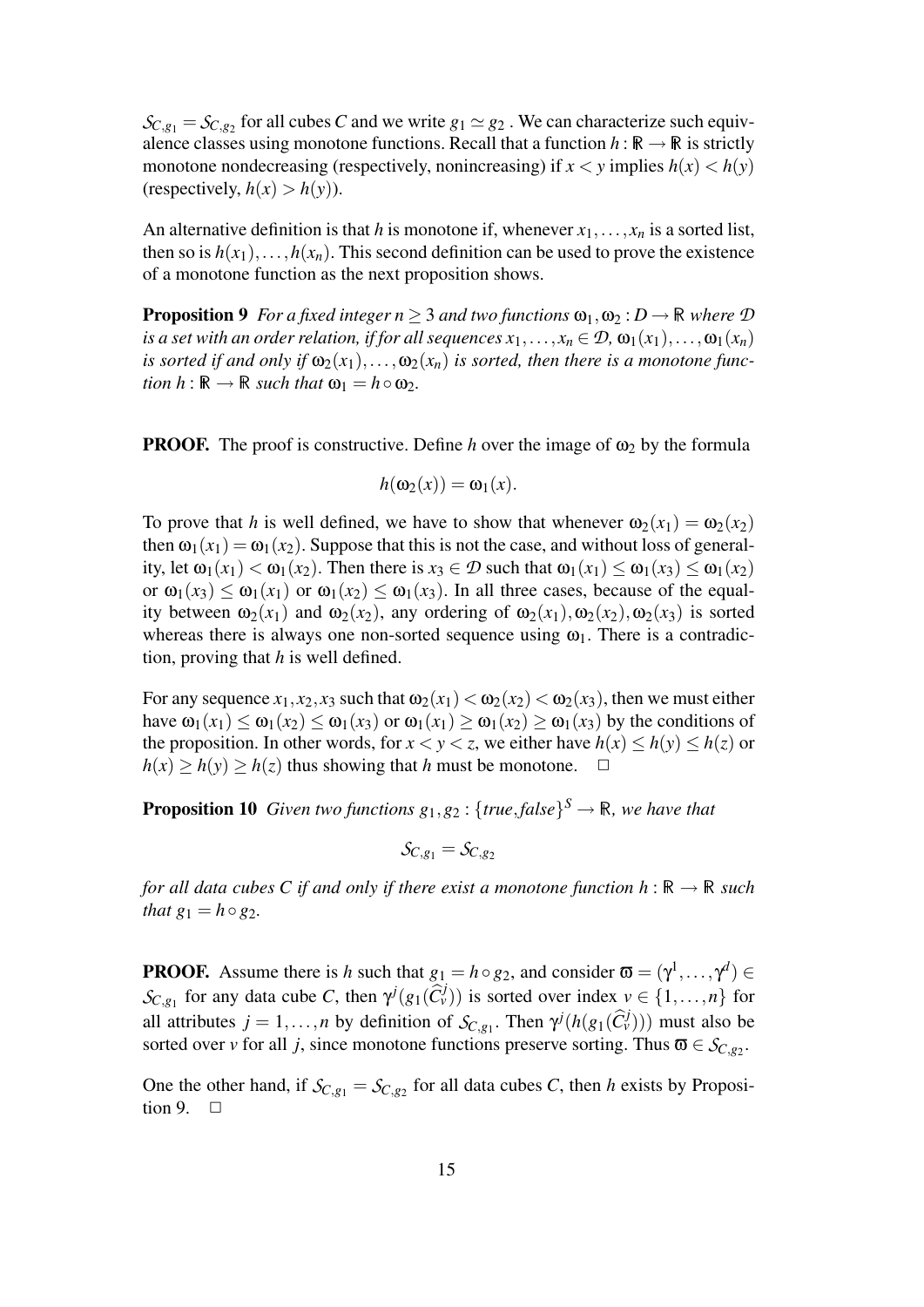A slice-sorting algorithm is *stable* if the normalization of a normalized cube can be chosen to be the identity, that is if  $\overline{\omega} \in S_{C,g}$  then  $I \in S_{\overline{\omega}(C),g}$  for all *C*. The algorithm is *strongly stable* if for any normalization  $\overline{\omega}$ ,  $S_{\overline{\omega}(C),g} \circ \overline{\omega} = S_{C,g}$  for all *C*. Strong stability means that the resulting normalization does not depend on the initial normalization. This is a desirable property because data cubes are often normalized arbitrarily at construction time. Notice that strong stability implies stability: choose  $\overline{\omega} \in S_{C,g}$ . Then there must exist  $\zeta \in S_{\overline{\omega}(C),g}$  such that  $\zeta \circ \overline{\omega} = \overline{\omega}$  which implies that ζ is the identity.

Proposition 11 *Stability implies strong stability for slice-sorting algorithms and so, strong stability* ⇔ *stability.*

PROOF. Consider a slice-sorting algorithm, based on *g*, that is stable. Then by definition

$$
\mathbf{\overline{\omega}} \in \mathcal{S}_{C,g} \Rightarrow I \in \mathcal{S}_{\mathbf{\overline{\omega}}(C),g} \tag{1}
$$

for all *C*. Observe that the converse is true as well, that is,

$$
I \in \mathcal{S}_{\mathfrak{G}(C),g} \Rightarrow \mathfrak{G} \in \mathcal{S}_{C,g}.\tag{2}
$$

Hence we have that  $\overline{\omega}_1 \circ \overline{\omega} \in S_{C,g}$  implies that  $I \in S_{\overline{\omega}_1(\overline{\omega}(C)),g}$  by Equation 1 and so, by Equation 2,  $\overline{\omega}_1 \in S_{\overline{\omega}(C),g}$ . Note that given any  $\overline{\omega}$ , all elements of  $S_{C,g}$  can be written as  $\overline{\omega}_1 \circ \overline{\omega}$  because permutations are invertible. Hence, given  $\overline{\omega}_1 \circ \overline{\omega} \in S_{C,g}$ we have  $\overline{\omega}_1 \in S_{\overline{\omega}(C),g}$  and so  $S_{C,g} \subset S_{\overline{\omega}(C),g} \circ \overline{\omega}$ .

On the other hand, given  $\overline{\omega}_1 \circ \overline{\omega} \in S_{\overline{\omega}(C),g} \circ \overline{\omega}$ , we have that  $\overline{\omega}_1 \in S_{\overline{\omega}(C),g}$  by cancellation, hence  $I \in S_{\mathfrak{G}_1(\mathfrak{G}(C)),g}$  by Equation 1, and then  $\mathfrak{G}_1 \circ \mathfrak{G} \in S_{C,g}$  by Equation 2. Therefore,  $S_{\overline{\omega}(C),g} \circ \overline{\omega} \subset S_{C,g}$ .  $\Box$ 

Define  $\tau$ : {*true*,*false*}<sup>S</sup>  $\rightarrow \mathbb{R}$  as the number of *true* values in the argument. In effect,  $\tau$  counts the number of allocated cells:  $\tau(\hat{C}_{\nu}^{j}) = \#\hat{C}_{\nu}^{j}$  for any slice  $\hat{C}_{\nu}^{j}$ . If the slice  $\hat{C}_{\nu}^{j}$ is normalized,  $\tau$  remains constant:  $\tau(\widehat{C}_{\nu}^{j}) = \tau\left(\sigma\left(\widehat{C}_{\nu}^{j}\right)\right)$  for all normalizations  $\sigma$ . Therefore  $\tau$  leads to a strongly stable slice-sorting algorithm. The converse is also true if  $d = 2$ , that is, if the slice is one-dimensional, then if

$$
h(\widehat{C}_{\nu}^{j})=h\left(\boldsymbol{\varpi}\left(\widehat{C}_{\nu}^{j}\right)\right)
$$

for all normalizations ϖ then *h* can only depend on the number of allocated (*true*) values in the slice since it fully characterizes the slice up to normalization. For the general case  $(d > 2)$ , the converse is not true since the number of allocated values is not enough to characterize the slices up to normalization. For example, one could count how many sub-slices along a chosen second attribute have no allocated value.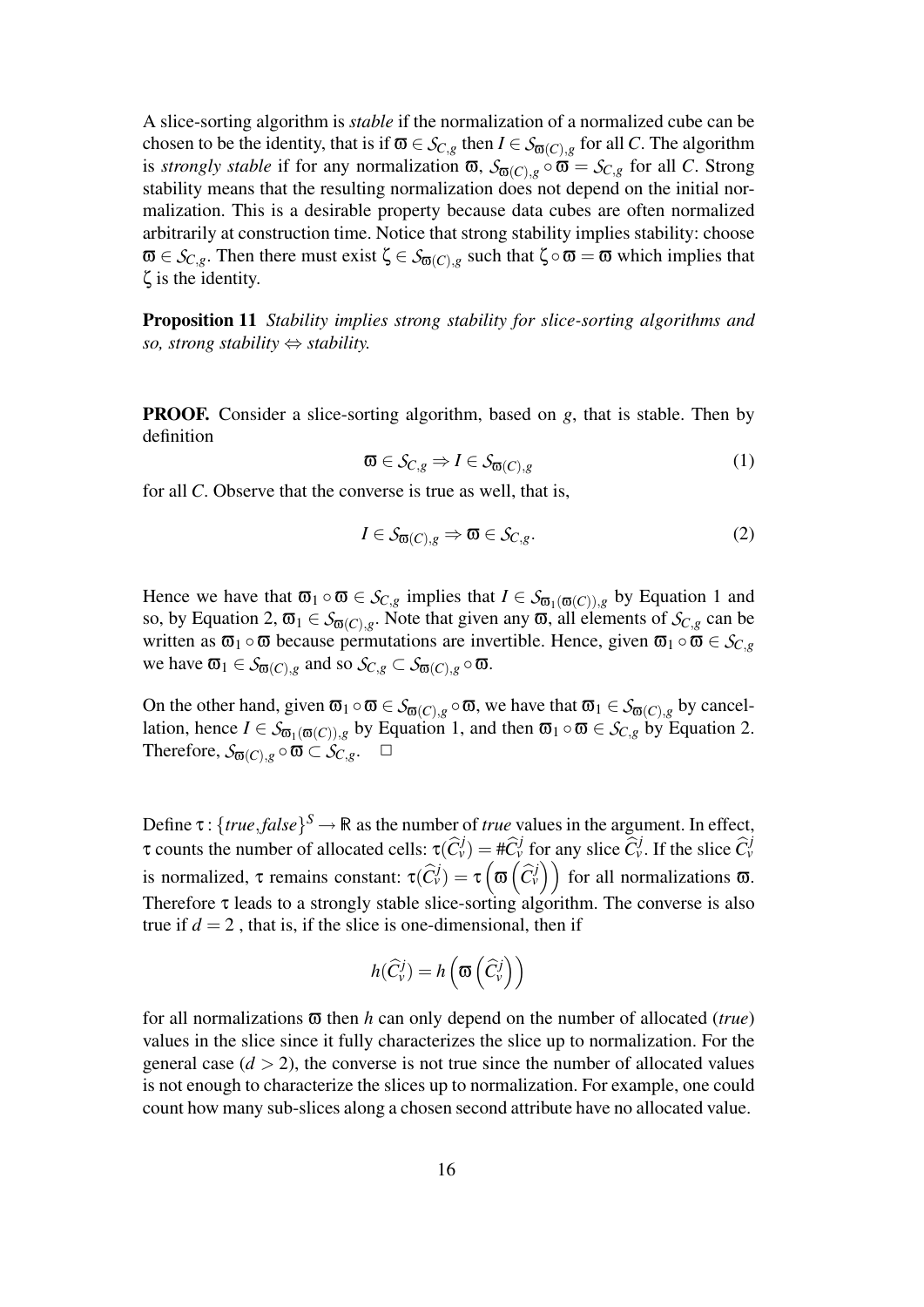A function *g* is *symmetric* if  $g \circ \mathbf{\overline{\omega}} \simeq g$  for all normalizations  $\mathbf{\overline{\omega}}$ . The following proposition shows that up to a monotone function, strongly stable slice-sorting algorithms are characterized by *symmetric functions*.

Proposition 12 *A slice-sorting algorithm based on a function g is strongly stable if and only if for any normalization*  $\overline{\omega}$ *, there is a monotone function*  $h : \mathbb{R} \to \mathbb{R}$  *such that*

$$
g\left(\mathbf{\overline{\omega}}\left(\widehat{C}_{\nu}^{j}\right)\right) = h\left(g(\widehat{C}_{\nu}^{j})\right)
$$
\n(3)

.

*for all attribute values*  $v = 1, \ldots, n$  *of all attributes*  $j = 1, \ldots, d$ *. In other words, it is strongly stable if and only if g is symmetric.*

PROOF. By Proposition 10, Equation 3 is sufficient for strong stability. On the other hand, suppose that the slice-sorting algorithm is strongly stable and that there does not exist a strictly monotone function *h* satisfying Equation 3, then by Proposition 9, there must be a sorted sequence  $g(\widehat{C}^j_{v_1}), g(\widehat{C}^j_{v_2}), g(\widehat{C}^j_{v_3})$  such that  $g\left(\boldsymbol{\varpi}\left(\widehat{C}_{\nu_1}^{j}\right)\right), g\left(\boldsymbol{\varpi}\left(\widehat{C}_{\nu_2}^{j}\right)\right), g\left(\boldsymbol{\varpi}\left(\widehat{C}_{\nu_3}^{j}\right)\right)$  is not sorted. Because this last statement contradicts strong stability, we have that Equation 3 is necessary.  $\Box$ 

Lemma 13 *A slice-sorting algorithm based on a function g is strongly stable if*  $g = h \circ \tau$  *for some function h. For 2-d cubes, the condition is necessary.* 

In the above lemma, whenever *h* is strictly monotone, then  $g \simeq \tau$  and we call this class of slice-sorting algorithms *Frequency Sort* [9]. We will show that we can estimate *a priori* the efficiency of this class (see Theorem 18).

It is useful to consider a data cube as a probability distribution in the following sense: given a data cube *C*, let the *joint probability distribution*  $\Psi$  over the same  $n^d$ set of indices be

$$
\Psi_{i_1,\dots,i_n} = \begin{cases} 1/\#C \text{ if } C_{i_1,\dots,i_n} \neq 0\\ 0 \text{ otherwise} \end{cases}
$$

The underlying probabilistic model is that allocated cells are uniformly likely to be picked whereas unallocated cells are never picked. Given an attribute  $j \in \{1, ..., d\}$ , consider the number of allocated slices in slice  $C_v^j$ ,  $\#\widehat{C}_v^j$ , for  $v \in \{1, ..., n\}$ : we can define a *probability distribution*  $\varphi^j$  along attribute *j* as  $\varphi^j_v = \frac{\#\widehat{C}_y^j}{\#\mathcal{C}}$ . From these  $\varphi^j$  for all  $j \in \{1, ..., d\}$ , we can define the *joint independent probability distribution*  $\Phi$  as  $Φ<sub>i<sub>1</sub>,...,i<sub>d</sub>} = \prod_{j=1}^{d} φ<sub>i</sub><sup>j</sup></sub>$  $i_j$ , or in other words  $\Phi = \phi^0 ⊗ \dots ⊗ \phi^{d-1}$ . Examples are given in Table 2.

Given a joint probability distribution  $\Psi$  and the number of allocated cells  $\#C$ , we can build an *allocation cube A* by computing  $\Psi \times \#C$ . Unlike a data cube, an allocation cube stores values between 0 and 1 indicating how likely it is that the cell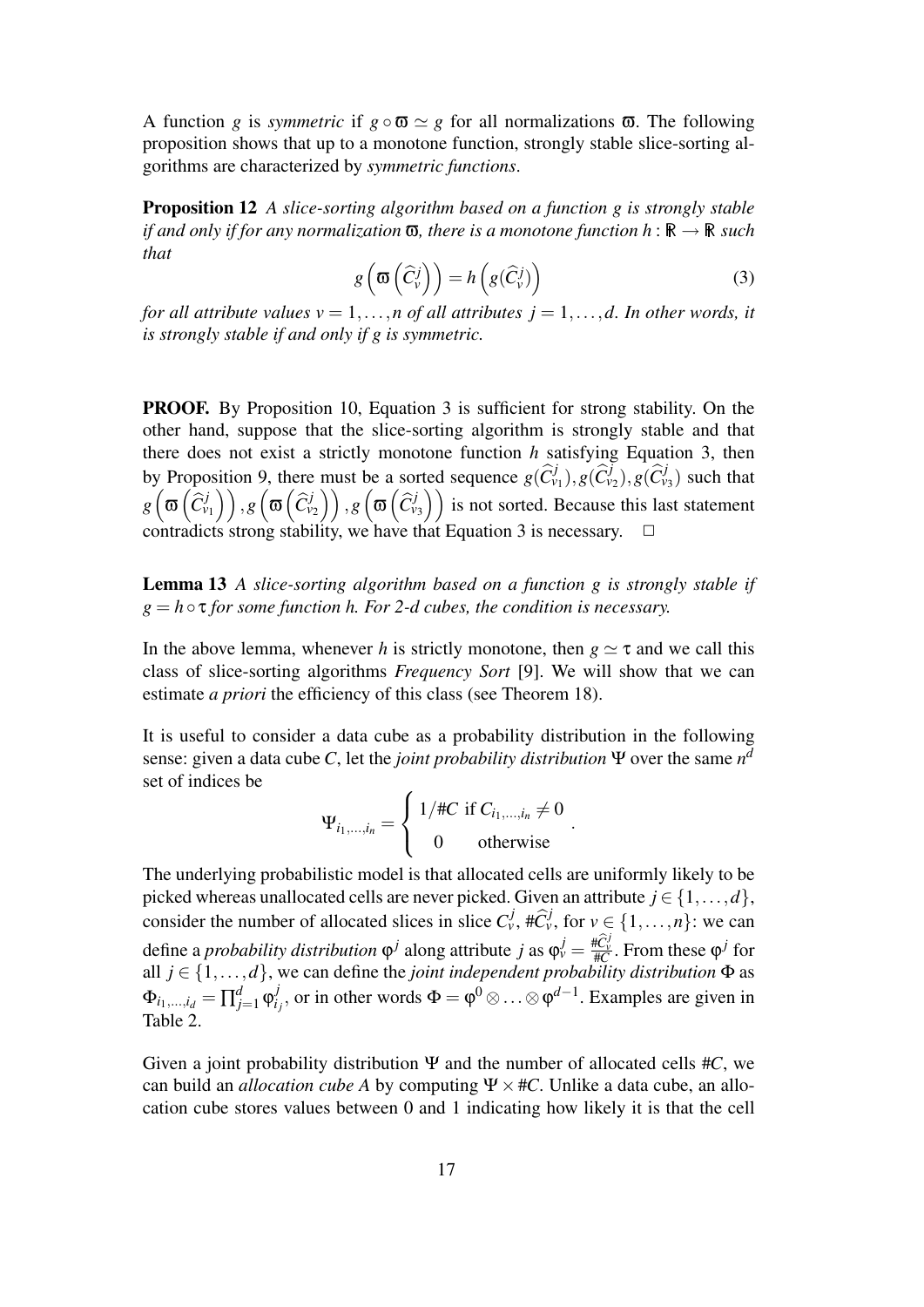| Data Cube | Joint Prob. Dist.               | Joint Independent Prob. Dist.                               |
|-----------|---------------------------------|-------------------------------------------------------------|
| 1010      | $\frac{1}{8}$ 0 $\frac{1}{8}$ 0 | $\frac{1}{16}$ $\frac{1}{16}$ $\frac{1}{16}$ $\frac{1}{16}$ |
| 0 1 0 1   | $0 \frac{1}{8} 0 \frac{1}{8}$   | $\frac{1}{16}$ $\frac{1}{16}$ $\frac{1}{16}$ $\frac{1}{16}$ |
| 1010      | $\frac{1}{8}$ 0 $\frac{1}{8}$ 0 | $\frac{1}{16}$ $\frac{1}{16}$ $\frac{1}{16}$ $\frac{1}{16}$ |
| 0 1 0 1   | $0 \frac{1}{8} 0 \frac{1}{8}$   | $\frac{1}{16}$ $\frac{1}{16}$ $\frac{1}{16}$ $\frac{1}{16}$ |
| 1000      | $\frac{1}{4}$ 0 0 0             | $\frac{1}{16}$ $\frac{1}{8}$ $\frac{1}{16}$ 0               |
| 0100      | $0 \frac{1}{4} 0 0$             | $\frac{1}{16}$ $\frac{1}{8}$ $\frac{1}{16}$ 0               |
| 0 1 1 0   | $0 \frac{1}{4} \frac{1}{4} 0$   | $\frac{1}{8}$ $\frac{1}{4}$ $\frac{1}{8}$ 0                 |
| 0000      | 0000                            | $0 \t0 \t0 \t0$                                             |

Table 2 Examples of 2-d data cubes and their probability distributions.

be allocated. If we start from a data cube *C* and compute its joint probability distribution and from it, its allocation cube, we get a cube containing only 0's and 1's depending on whether or not the given cell is allocated (1 if allocated, 0 otherwise) and we say we have the *strict allocation cube* of the data cube *C*. For an allocation cube *A*, we define #*A* as the sum of all cells. We define the normalization of an allocation cube in the obvious way. The more interesting case arises when we consider the joint independent probability distribution: its allocation cube contains 0's and 1's but also intermediate values. Given an arbitrary allocation cube *A* and another allocation cube *B*, *A* is *compatible* with *B* if any non-zero cell in *B* has a value greater than the corresponding cell in *A* and if all non-zero cells in *B* are non-zero in *A*. We say that *A* is *strongly compatible* with *B* if, in addition to being compatible with *B*, all non-zero cells in *A* are non-zero in *B* . Given an allocation cube *A* compatible with *B*, we can define the strongly compatible allocation cube *A<sup>B</sup>* as

> $A_{Bi_1,...,i_d} =$  $\sqrt{ }$  $\int$  $\mathcal{L}$  $A_{i_1,...,i_d}$  if  $B_{i_1,...,i_d} \neq 0$ 0 otherwise

and we denote the remainder by  $A_{B^c} = A - A_B$ . The following result is immediate from the definitions.

Lemma 14 *Given a data cube C and its joint independent probability distribution* Φ*, let A be the allocation cube of* Φ*, then we have A is compatible with C. Unless A is also the strict allocation cube of C, A is not strongly compatible with C.*

We can compute  $H(A)$ , the HOLAP cost of an allocation cube A, by looking at each block. The cost of storing a block densely is still  $M = m_1 \times \ldots \times m_d$  whereas the cost of storing it sparsely is  $(d/2+1)\hat{D}$  where  $\hat{D}$  is the sum of the 0-to-1 values stored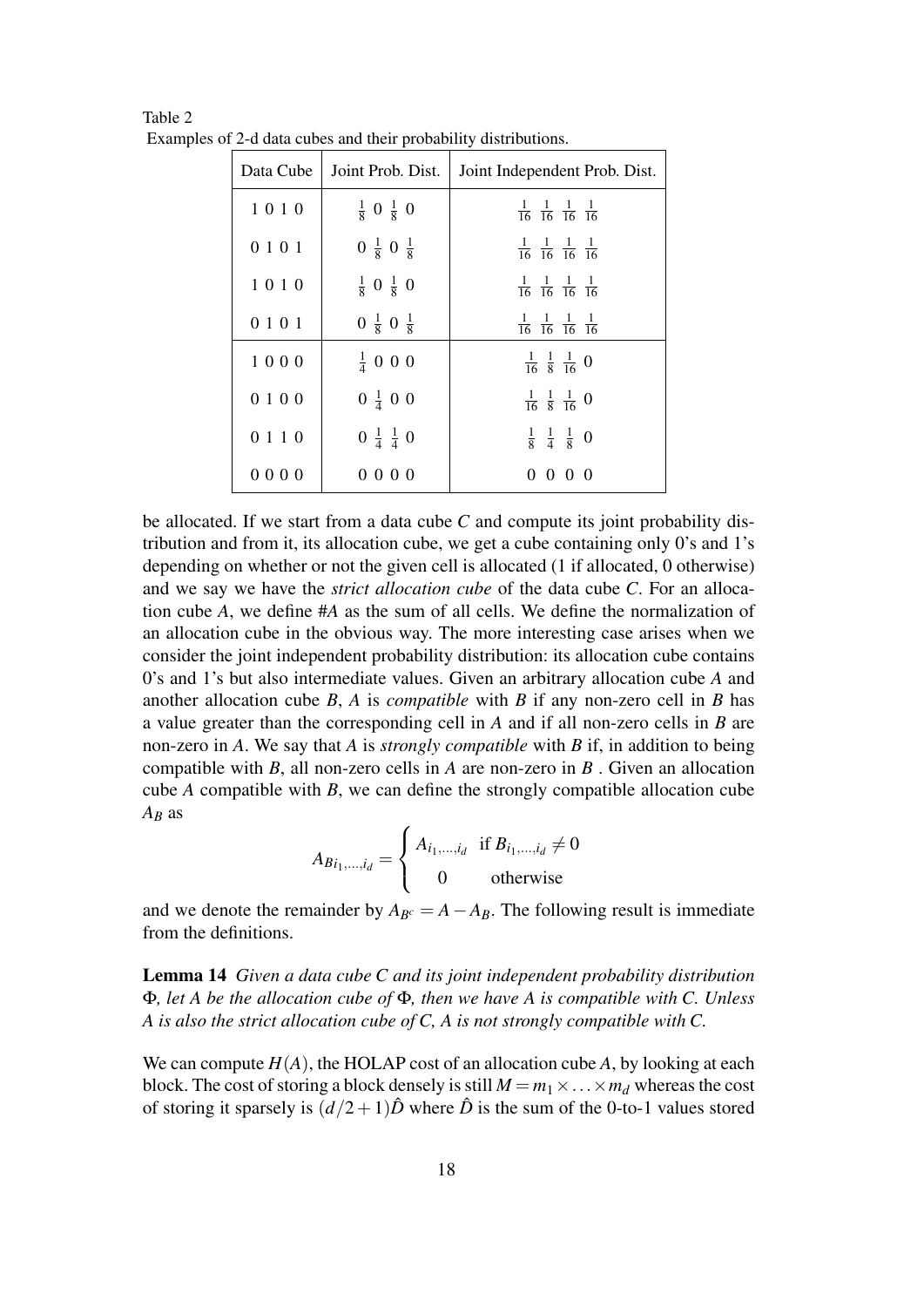in the corresponding block. As before, a block is stored densely when  $\hat{D} \geq \frac{M}{(d/2)^2}$  $\frac{M}{(d/2+1)}$ . When *B* is the strict allocation cube of a cube *C*, then  $H(C) = H(B)$  immediately. If  $#A = #B$  and *A* is compatible with *B*, then  $H(A) \geq H(B)$  since the number of dense blocks can only be less. Similarly, since *A* is strongly compatible with *B*, *A* has the set of allocated cells as *B* but with lesser values. Hence  $H(A) \leq H(B)$ .

Lemma 15 *Given a data cube C and its strict allocation cube B, for all allocation cubes A compatible with B such that*  $#A = #B$ *, we have*  $H(A) \geq H(B)$ *. On the other hand, if A is strongly compatible with B but not necessarily*  $#A = #B$ *, then*  $H(A) \leq H(B)$ .

A corollary of Lemma 15 is that the joint independent probability distribution gives a bound on the HOLAP cost of a data cube.

Corollary 16 *The allocation cube A of the joint independent probability distribution*  $\Phi$  *of a data cube C satisfies*  $H(A) \geq H(C)$ *.* 

Given a data cube *C*, consider a normalization  $\overline{\omega}$  such that  $H(\overline{\omega}(C))$  is minimal and *fs*  $\in$  *S<sub>C</sub>*,  $\in$  *H*(*fs*(*C*))  $\leq$  *H*(*fs*(*A*)) by Corollary 16 and *H*( $\mathfrak{a}(C)$ )  $\geq$  #*C* by our cost model, then

 $H(f_S(C)) - H(\mathbf{Q}(C)) \leq H(f_S(A)) - \#C.$ 

In turn,  $H(f_s(A))$  may be estimated using only the attribute-wise frequency distributions and thus we may have a fast estimate of  $H(fs(C)) - H(\overline{\omega}(C))$ . Also, because joint independent probability distributions are separable, Frequency Sort is optimal over them.

Proposition 17 *Consider a data cube C and the allocation cube A of its joint independent probability distribution. A Frequency Sort normalization*  $fs \in S_{C,\tau}$  *is optimal over joint independent probability distributions (* $H(fs(A))$ *) <i>is minimal*).

**PROOF.** In what follows, we consider only allocation cubes from independent probability distributions and proceed by induction. Let  $\hat{D}$  be the sum of cells in a block and let  $F_A(x) = \#(\hat{D} > x)$  and  $f_A(x) = \#(\hat{D} = x)$  denote, respectively, the number of blocks where the count is greater than (or equal to) *x* for allocation cube *A*.

Frequency Sort is clearly optimal over any one-dimensional cube *A* in the sense that in minimizes the HOLAP cost. In fact, Frequency Sort maximizes  $F_A(x)$ , which is a stronger condition  $(F_{fs(A)}(x) \geq F_A(x))$ .

Consider two allocation cubes  $A_1$  and  $A_2$  and their product  $A_1 \otimes A_2$ . Suppose that Frequency Sort is an optimal normalization for both  $A_1$  and  $A_2$ . Then the following argument shows that it must be so for  $A_1 \otimes A_2$ . Block-wise, the sum of the cells in  $A_1 \otimes A_2$ , is given by  $\hat{D} = \hat{D}_1 \times \hat{D}_2$  where  $\hat{D}_1$  and  $\hat{D}_2$  are respectively the sum of cells in  $A_1$  and  $A_2$  for the corresponding blocks.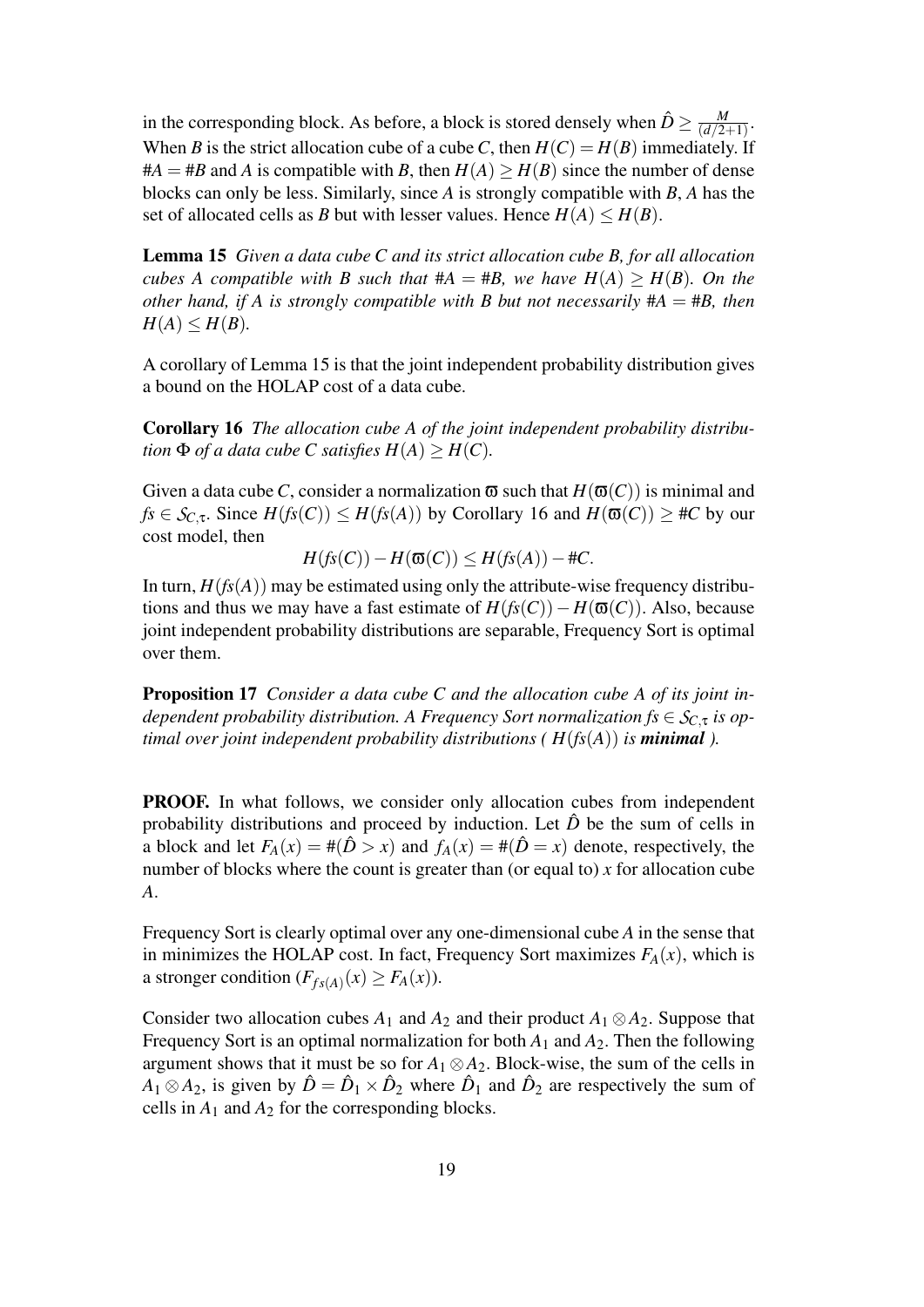We have that

$$
F_{A_1 \otimes A_2}(x) = \sum_{y} f_{A_1}(y) F_{A_2}(x/y) = \sum_{y} F_{A_1}(x/y) f_{A_2}(y)
$$

and  $f_S(A_1 \otimes A_2) = f_S(A_1) \otimes f_S(A_2)$ . By the induction hypothesis,  $F_{f_S(A_1)}(x) \ge F_{A_1}(x)$ and so  $\sum_{y} F_{A_1}(x/y) f_{A_2}(y) \le \sum_{y} F_{f_s(A_1)}(x/y) f_{A_2}(y)$ . But we can also repeat the argument by symmetry

$$
\sum_{y} F(fS(A_1))(x/y) f_{A_2}(y) = \sum_{y} f_{fS(A_1)}(y) F_{A_2}(x/y) \le \sum_{y} f_{fS(A_1)}(y) F_{fS(A_2)}(x/y)
$$

and so  $F_{A_1 \otimes A_2}(x)$  ≤  $F_{f_s(A_1 \otimes A_2)}(x)$ . The result then follows by induction.  $\Box$ 

There is an even simpler way to estimate  $H(f_S(C)) - H(\mathbf{\overline{\omega}}(C))$  and thus decide whether Frequency Sorting is sufficient as Theorem 18 shows (see Table 3 for examples). It should be noted that we give an estimate valid independently of the dimensions of the blocks; thus, it is necessarily suboptimal.

Theorem 18 *Given a data cube C, let* ϖ *be an optimal normalization and fs be a Frequency Sort normalization, then*

$$
H(fs(C)) - H(\mathfrak{G}(C)) \le \left(\frac{d}{2} + 1\right)(1 - \Phi \cdot B) \# C
$$

*where B is the strict allocation cube of C and* Φ *is the joint independent probability distribution. The symbol* · *denotes the scalar product defined in the usual way.*

**PROOF.** Let *A* be the allocation cube of the joint independent probability distribution. We use the fact that

$$
H(fs(C)) - H(\overline{\omega}(C)) \leq H(fs(A)) - H(\overline{\omega}(C)).
$$

We have that *fs* is an optimal normalization over joint independent probability distribution by Proposition 17 so that  $H(f_S(A)) \leq H(\overline{\omega}(A))$ . Also  $H(\overline{\omega}(C)) = H(\overline{\omega}(B))$ by definition so that

$$
H(fS(C)) - H(\varpi(C)) \le H(\varpi(A)) - H(\varpi(B))
$$
  
\n
$$
\le H(\varpi(A_B)) + H(\varpi(A_{B^c})) - H(\varpi(B))
$$
  
\n
$$
\le H(\varpi(A_{B^c}))
$$

since  $H(\mathbf{\overline{\omega}}(A_B)) - H(\mathbf{\overline{\omega}}(B)) \le 0$  by Lemma 15.

Finally, we have that

$$
H(\mathbf{\mathfrak{A}}(A_{B^c})) \leq \left(\frac{d}{2} + 1\right) \#A_{B^c}
$$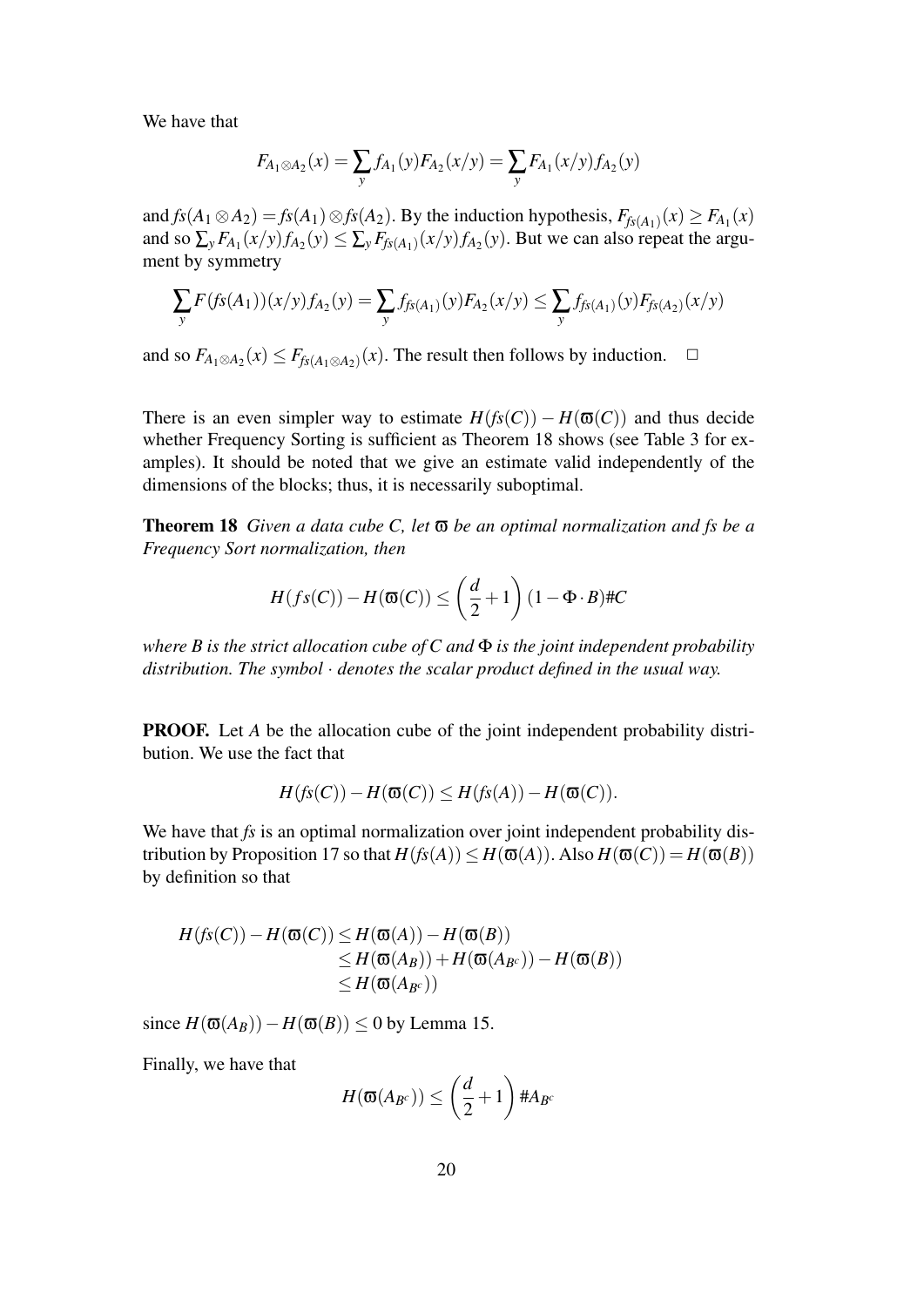#### Table 3

| Given data cubes, we give lowest possible HOLAP cost $H(\overline{\omega}(C))$ using $2 \times 2$ blocks, and |
|---------------------------------------------------------------------------------------------------------------|
| an example of a Frequency Sort HOLAP cost $H(fS(C))$ plus the independence product $\Phi \cdot B$             |
| and the bound from theorem 18 for the lack of optimality of Frequency Sort.                                   |

| data cube $C$ |    | $H(\mathfrak{a}(C)) \mid H(fs(C)) \mid$ | $\Phi \cdot B$  | $\left(\frac{d}{2}+1\right)(1-\Phi \cdot B)\#C$ |  |
|---------------|----|-----------------------------------------|-----------------|-------------------------------------------------|--|
| 1010          |    | 16                                      | $\frac{1}{2}$   |                                                 |  |
| 0101          | 8  |                                         |                 | $8\,$                                           |  |
| $1\ 0\ 1\ 0$  |    |                                         |                 |                                                 |  |
| 0101          |    |                                         |                 |                                                 |  |
| $1\ 0\ 0\ 0$  | 6  | 6                                       | $\frac{9}{16}$  | $rac{7}{2}$                                     |  |
| 0100          |    |                                         |                 |                                                 |  |
| 0 1 1 0       |    |                                         |                 |                                                 |  |
| 0000          |    |                                         |                 |                                                 |  |
| $1\ 0\ 1\ 0$  | 12 | 16                                      | $\frac{17}{25}$ | $\frac{32}{5}$                                  |  |
| 0111          |    |                                         |                 |                                                 |  |
| 1110          |    |                                         |                 |                                                 |  |
| 0101          |    |                                         |                 |                                                 |  |
| 1000          | 8  | 8                                       | $\frac{1}{4}$   | 6                                               |  |
| 0100          |    |                                         |                 |                                                 |  |
| 0010          |    |                                         |                 |                                                 |  |
| 0001          |    |                                         |                 |                                                 |  |

and  $#A_{B^c} = (1 - \Phi \cdot B) \#C$ .  $\Box$ 

This theorem says that  $\Phi \cdot B$  gives a rough measure of how well we can expect Frequency Sort to perform over all block dimensions: when  $\Phi \cdot B$  is very close to 1, we need not use anything but Frequency Sort whereas when it gets close to 0, we can expect Frequency Sort to be less efficient. We call this coefficient the *Independence Sum*.

Hence, if the ROLAP storage cost is denoted by *rolap*, the optimally normalized block-coded cost by *optimal*, and the Independence Sum by *IS*, we have the relationship

$$
rolap \geq optimal + (1 - IS)rolap \geq fs \geq optimal
$$

where *fs* is the block-coded cost using Frequency Sort as a normalization algorithm.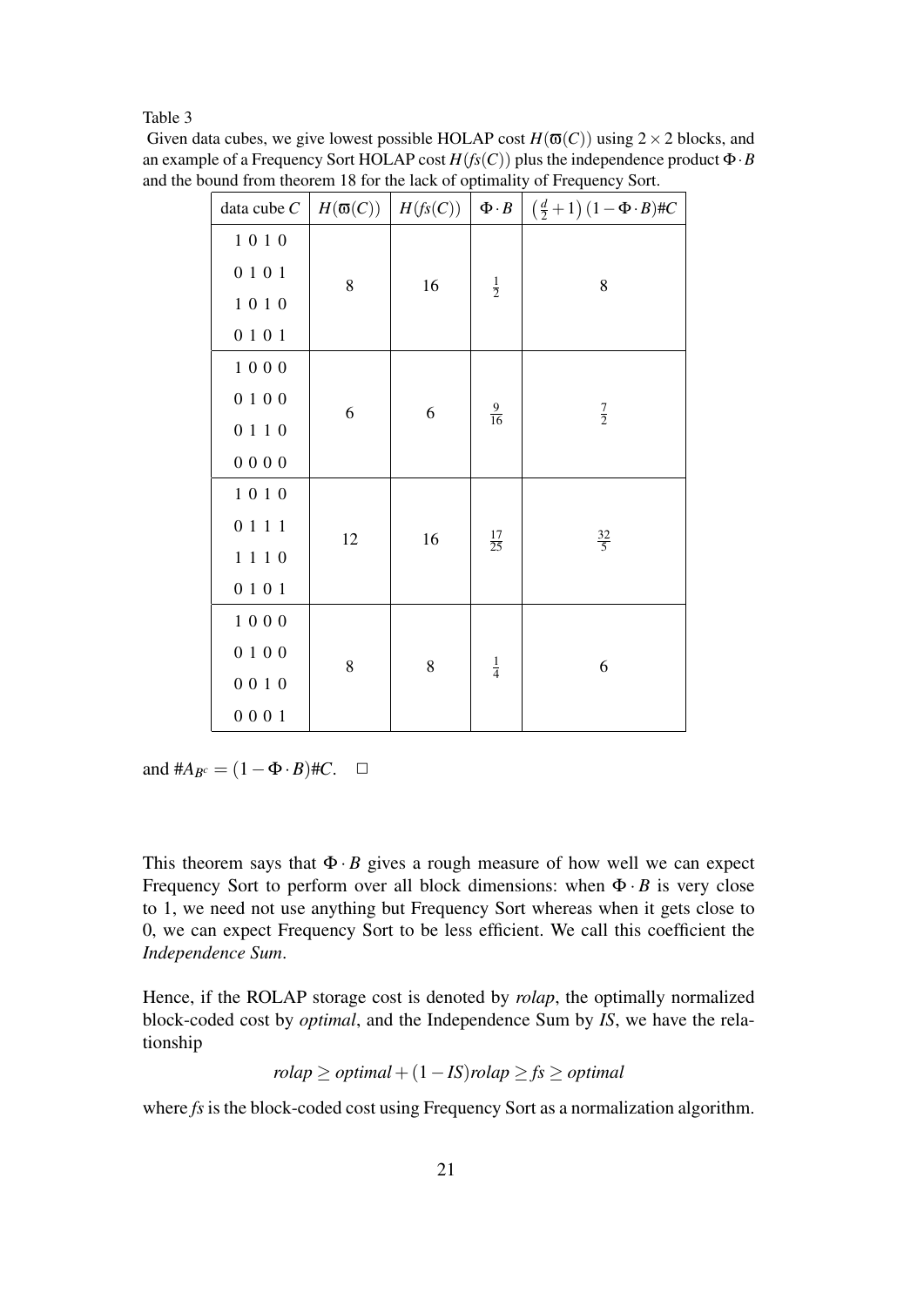```
input a cube C
for all dimensions i do
  for all attribute values v do
     Count the number of allocated cells in corresponding slice (value of #C_v^i)
  end for
   sort the attribute values v according to \# \widehat{C}_v^iend for
```
## Fig. 3. Frequency Sort (FS) Normalization Algorithm

# 6 Heuristics

Since many practical cases appear intractable, we must resort to heuristics when the Independence Sum is small. We have experimented with several different heuristics, and we can categorize possible heuristics as block-oblivious versus blockaware, dimension-at-a-time or holistic, orthogonal or not.

*Block-aware* heuristics use information about the shape and positioning of blocks. In contrast, Frequency Sort (FS) is an example of a *block-oblivious* heuristic: it makes no use of block information (see Fig. 3). Overall, block-aware heuristics should be able to obtain better performance when the block size is known, but may obtain poor performance when the block size used does not match the block size assumed during normalization. The block-oblivious heuristics should be more robust.

All our heuristics reorder one dimension at a time, as opposed to a "holistic" approach when several dimensions are simultaneously reordered. In some heuristics, the permutation chosen for one dimension does not affect which permutation is chosen for another dimension. Such heuristics are *orthogonal*, and all the strongly stable slice-sorting algorithms in Section 5 are examples. Orthogonal heuristics can safely process dimensions one at a time, and in any order. With non-orthogonal heuristics that process one dimension at a time, we typically process all dimensions once, and repeat until some stopping condition is met.

# *6.1 Iterated Matching heuristic*

We have already shown that the weighted-matching algorithm can produce an optimal normalization for blocks of size 2 (see Section 4.1.1). The Iterated Matching (IM) heuristic processes each dimension independently, behaving each time as if the blocks consisted of two cells aligned with the current dimension (see Fig. 4). Since it tries to match slices two-by-two so as to align many allocated cells in blocks of size 2, it should perform well over 2-regular blocks. It processes each dimension exactly once because it is orthogonal.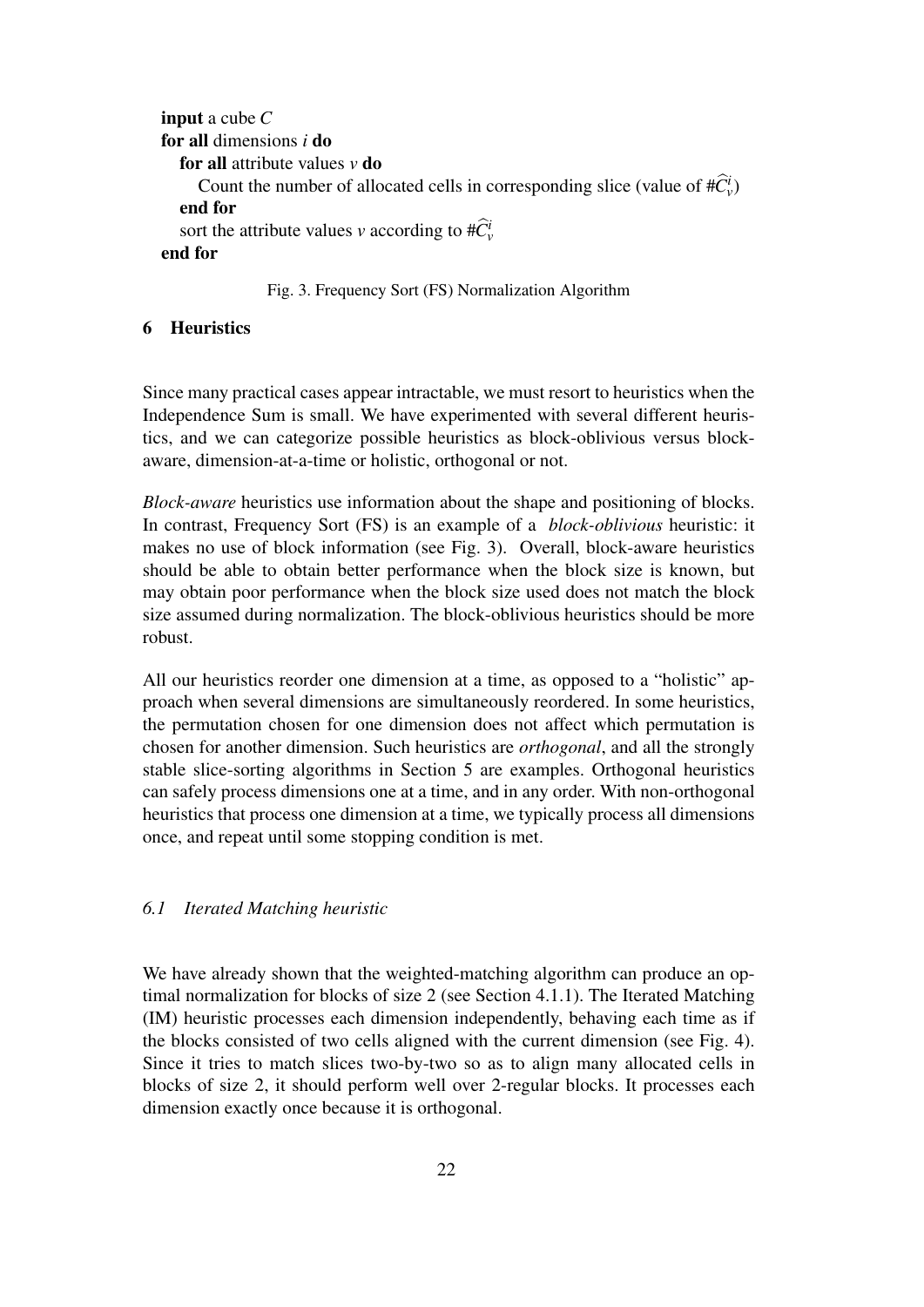input a cube *C* for all dimensions *i* do **for all** attribute values  $v_1$  **do** for all attribute values  $v_2$  do

 $w_{\nu_1,\nu_2} \leftarrow$  storage cost of slices  $\hat{C}^i_{\nu_1}$  and  $\hat{C}^i_{\nu_2}$  using

blocks of shape 
$$
\underbrace{1 \times \ldots \times 1}_{i-1} \times 2 \times \underbrace{1 \times \ldots \times 1}_{d-i}
$$

end for end for

form graph *G* with attribute values *v* as nodes and edge weights *w* solve the weighted-matching problem over *G*

order the attribute values so that matched values are listed consecutively end for

Fig. 4. Iterated Matching (IM) Normalization Algorithm

This algorithm is better explained using an example. Applying this algorithm along the rows of the cube in Fig. 2 (see page 12) amounts to building the graph in the same figure and solving the weighted-matching problem over this graph. The cube would then be normalized to

$$
\begin{bmatrix} 1 & 1 & - \\ - & 1 & - \\ - & - & 1 \\ 1 & - & 1 \end{bmatrix}.
$$

We would then repeat on the columns (over all dimensions). A small example,  $\sqrt{ }$  $\overline{1}$ 1 − 1 1  $1 - - -$ 1 , demonstrates this approach is suboptimal, since the normalization shown is optimal for  $2 \times 1$  and  $1 \times 2$  blocks but not optimal for  $2 \times 2$  blocks.

# *6.2 One-Dense-Chunk Heuristic: iterated Greedy Sort (GS)*

Earlier work [9] discusses data-cube normalization under a different HOLAP model, where only one block may be stored densely, but the block's size is chosen adaptively. Despite model differences, normalizations that cluster data into a single large chunk intuitively should be useful with our current model. We adapted the most successful heuristic identified in the earlier work and called the result GS for iterated Greedy Sort (see Fig. 5). It can be viewed as a variant of Frequency Sort that ignores portions of the cube that appear too sparse.

This algorithm's details are shown in Fig. 5 and sketched briefly next. Parameter  $\rho_{break-even}$  can be set to the break-even density for HOLAP storage ( $\rho_{break-even}$  =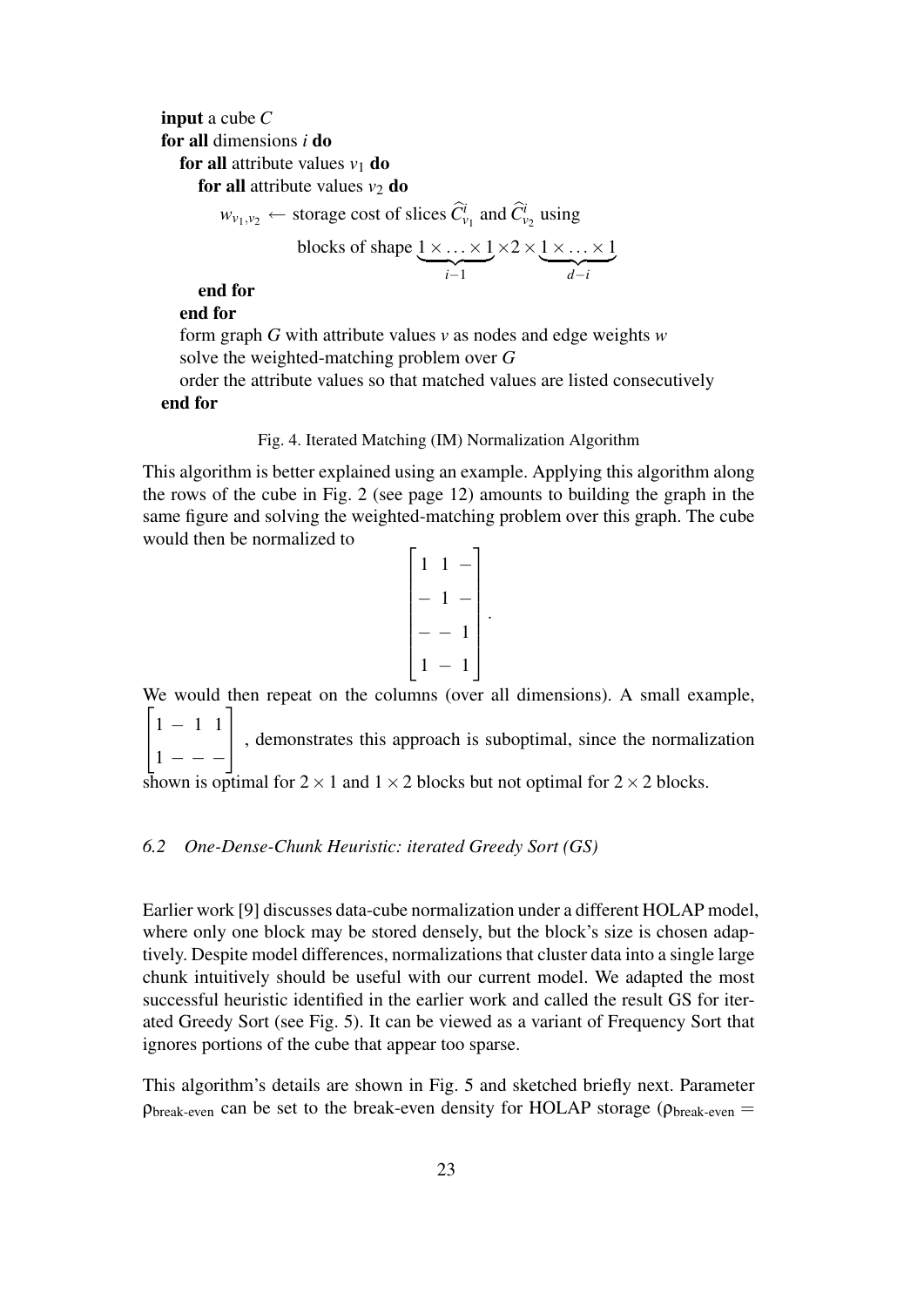```
input a cube C, break-even density \rho_{\text{break-even}} = \frac{1}{d/2}d/2+1
for all dimensions i do
   \{\Delta_i records attribute values classified as dense (initially, all)}
   initialize \Delta_i to contain each attribute value v
end for
for 20 repetitions do
   for all dimensions i do
      for all attribute values v do
          {current ∆ values mark off a subset of the slice as "dense"}
          \rho_v \leftarrow density of \widehat{C_v^i} within \Delta_1 \times \Delta_2 \times \ldots \times \Delta_{i-1} \times \Delta_{i+1} \times \ldotsif \rho_v < \rho_{break-even} and v \in \Delta_i then
             remove v from \Delta_ielse if \rho_v \ge \rho_{\text{break-even}} and v \notin \Delta_i then
             add v to \Delta_iend if
      end for
       if \Deltai is empty then
          add v to \Delta_i, for an attribute v maximizing \rho_vend if
   end for
end for
Re-normalize C so that each dimension is sorted by its final \rho values
```
Fig. 5. Greedy Sort (GS) Normalization Algorithm

 $\frac{1}{\alpha d+1}=\frac{1}{d/2}$  $\frac{1}{d/2+1}$ ) (see section 2). The algorithm partitions every dimension's values into "dense" and "sparse" values, based on the current partitioning of all other dimensions' values. It proceeds in several phases, where each phase cycles once through the dimensions, improving the partitioning choices for that dimension. The choices are made greedily within a given phase, although they may be revised in a later phase. The algorithm often converges well before 20 phases.

Figure 6 shows GS working over a two-dimensional example with  $\rho_{break-even} =$  $\frac{1}{d/2+1} = \frac{1}{2}$  $\frac{1}{2}$ . The goal of GS is to mark a certain number of rows and columns as dense: we would then group these cells together in the hope of increasing the number of dense blocks. Set ∆*<sup>i</sup>* contains all "dense" attribute values for dimension *i*. Initially,  $\Delta_i$  contains all attribute values for all dimensions *i*. The initial figure is not shown but would be similar to the upper left figure, except that all allocated cells would be marked as dense (dark square). In the upper-left figure, we present the result after the rows (dimension  $i = 1$ ) have been processed for the first time. Rows other than 1, 7 and 8 were insufficiently dense and hence removed from  $\Delta_1$ : all allocated cells outside these rows have been marked "sparse" (light square). Then the columns (dimension  $i = 2$ ) are processed for the first time, considering only cells on rows 1, 7 and 8, and the result is shown in the upper right. Columns 0, 1, 3, 5 and 6 are insufficiently dense and removed from  $\Delta_2$ , so a few more allocated cells were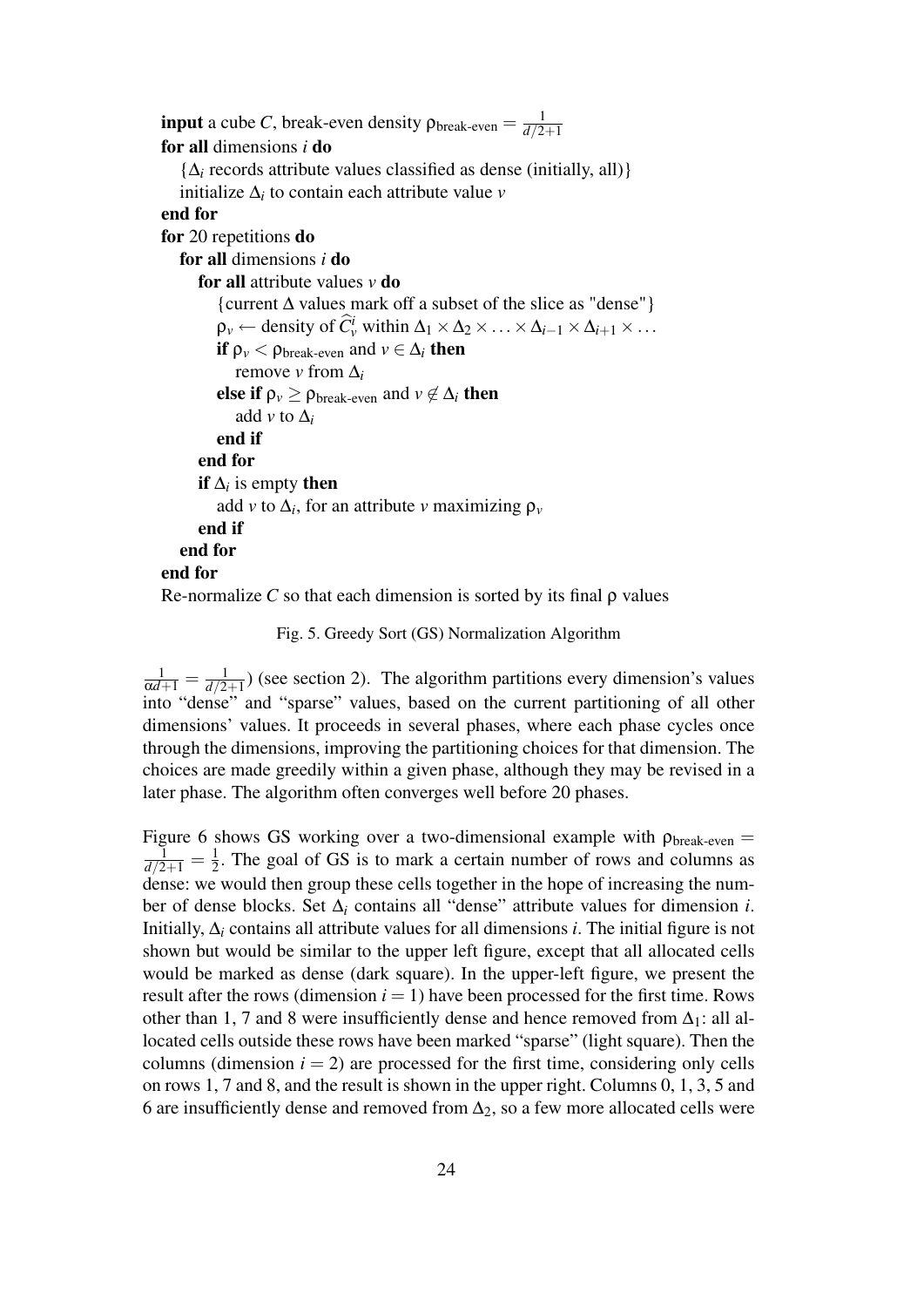

Fig. 6. GS Example. Top left: after rows processed once. Top right: after columns processed once. Bottom left: after rows processed again. Bottom right: after columns processed again.

marked as sparse (light square). For instance, the density for column 0 is  $\frac{1}{3}$  because we are considering only rows 1, 7 and 8. GS then re-examines the rows (using the new  $\Delta_2 = \{2, 4, 7, 8, 9\}$  and reclassifies rows 4 and 5 as dense, thereby updating  $\Delta_1 = \{1, 4, 5, 7, 8\}$ . Then, when the columns are re-examined, we find that the density of column 0 has become  $\frac{3}{5}$  and reclassify it as dense ( $\Delta_2 = \{0, 2, 4, 7, 8, 9\}$ ). A few more iterations would be required before this example converges. Then we would sort rows and columns by decreasing density in the hope that allocated cells would be clustered near cell (0,0). (If rows 4, 5 and 8 continue to be 100% dense, the normalization would put them first.)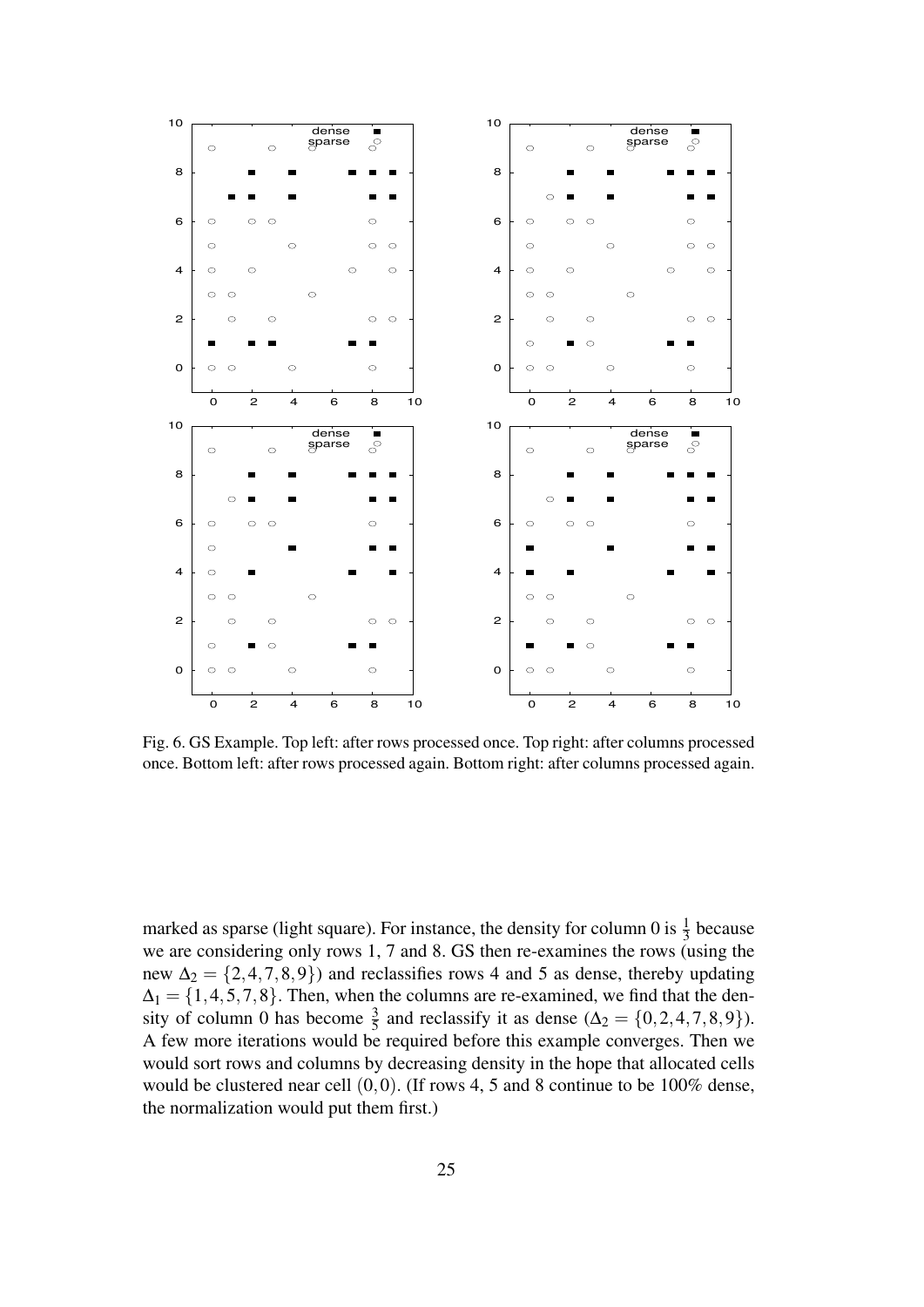#### *6.3 Summary of heuristics*

Recall that all our heuristics are of the type "1-dimension-at-a-time", in that they normalize one dimension at a time. Greedy Sort (GS) is not orthogonal whereas Iterated Matching (IM) and Frequency Sort (FS) are: indeed GS revisits the dimensions several times for different results. FS and GS are block-oblivious whereas IM assumes 2-regular blocks. The following table is a summary:

| Heuristic | block-oblivious/block-aware | orthogonal |  |
|-----------|-----------------------------|------------|--|
| FS        | block-oblivious             | true       |  |
| GS.       | block-oblivious             | false      |  |
| IM.       | block-aware                 | true       |  |

## 7 Experimental Results

In describing the experiments, we discuss the data sets used, the heuristics tested, and the results observed.

# *7.1 Data Sets*

Recalling that *E*(*C*) measures the cost per allocated cell, we define the *kernel*  $\kappa_{m_1,...,m_d}$  as the set of all data cubes *C* of given dimensions such that  $E(C)$  is minimal  $(E(C) = 1)$  for some fixed block dimensions  $m_1, \ldots, m_d$ . In other words, it is the set of all data cubes *C* where all blocks have density 1 or 0.

Heuristics were tested on a variety of data cubes. Several synthetic  $12 \times 12 \times 12 \times$ 12 data sets were used, and 100 random data cubes of each variety were taken.

- $\kappa_{2,2,2,2}^{base}$  refers to choosing a cube *C* uniformly from  $\kappa_{2,2,2,2}$  and choosing  $\pi$  uniformly from the set of all normalizations. Cube  $\pi(C)$  provides the test data; a best-possible normalization will compress  $\pi(C)$  by a ratio of max $(\rho, \frac{1}{3})$  $(\frac{1}{3})$ , where  $\rho$ is the density of  $\pi(C)$ . (The expected value of  $\rho$  is 50%.)
- $\cdot \ \kappa_{2,2}^{sp}$  $222222$  is similar, except that the random selection from  $\kappa_{2,2,2,2}$  is biased towards sparse cubes. (Each of the 256 blocks is independently chosen to be full with probability 10% and empty with probability 90%.) The expected density of such cubes is 10%, and thus the entire cube will likely be stored sparsely. The best compression for such a cube is to  $\frac{1}{3}$  of its original cost.
- $\kappa_{2,2,2,2}^{sp}$  +N adds noise. For every index, there is a 3% chance that its status (allocated or not) will be inverted. Due to the noise, the cube usually cannot be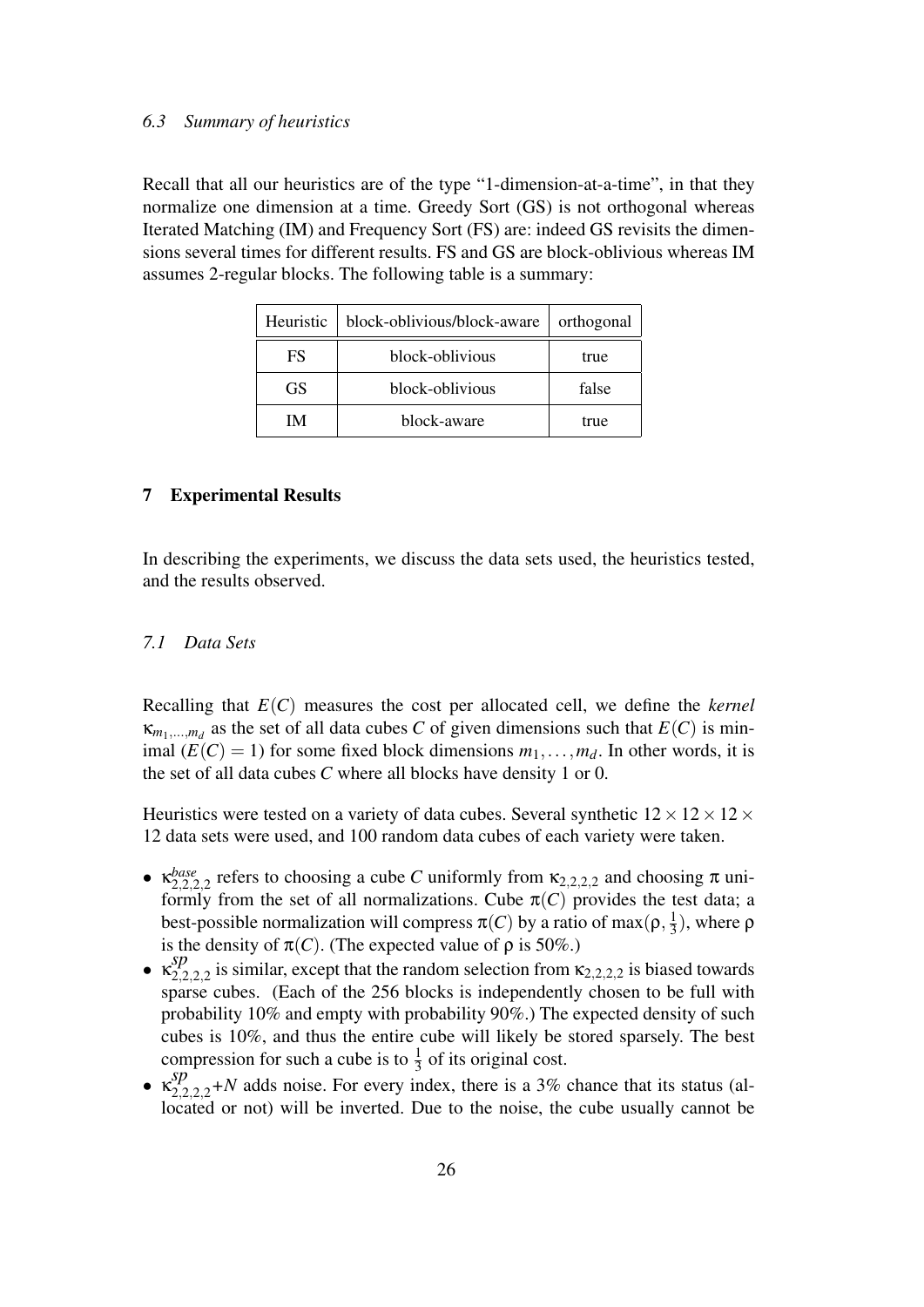Table 4

Performance of heuristics. Compression ratios are in percent and are averages. Each number represents 100 test runs for the synthetic data sets and 50 test runs for the others. Each experiment's outcome was the ratio of the heuristic storage cost to the default normalization's storage cost. Smaller is better.

| Heuristic               | Synthetic Kernel-Based Data Sets |                         |                           |                            | "Real-World" Data Sets |        |         |
|-------------------------|----------------------------------|-------------------------|---------------------------|----------------------------|------------------------|--------|---------|
|                         | $\kappa_{2.2.2.2}^{base}$        | $\kappa_{2.2.2.2}^{sp}$ | $\kappa_{2,2,2}^{sp} + N$ | $\kappa_{4,4,4,4}^{sp}$ +N | <b>CENSUS</b>          | FOREST | WEATHER |
| FS                      | 61.2                             | 56.1                    | 85.9                      | 70.2                       | 78.8                   | 94.5   | 88.6    |
| GS                      | 61.2                             | 87.4                    | 86.8                      | 72.1                       | 79.3                   | 94.2   | 89.5    |
| IM                      | 51.5                             | 33.7                    | 49.4                      | 97.5                       | 78.2                   | 86.2   | 85.4    |
| Best result (estimated) | 40                               | 33                      | 36                        | 36                         | —                      | -      |         |

normalized to a kernel cube, and hence the best possible compression is probably closer to  $\frac{1}{3} + 3\%$ .

•  $\kappa_{4,4,4,4}^{sp}$  +N is similar, except we choose from  $\kappa_{4,4,4,4}$ , not  $\kappa_{2,2,2,2}$ .

Besides synthetic data sets, we have experimented with several data sets used previously [21]: CENSUS (50 6-d projections of an 18-d data set) and FOREST (50 3-d projections of an 11-d data set) from the KDD repository [22], and WEATHER (50 5-d projections of an 18-d data set)  $[23]$ <sup>2</sup>. These data sets were obtained in relational form, as a sequence  $\langle t \rangle$  of tuples and their initial normalizations can be summarized as "first seen, first when normalized," which is arguably the normalization that minimizes data-cube implementation effort. More precisely, let  $\pi$  be the normal relational projection operator; e.g.,

$$
\pi_2(\langle (a,b), (c,d), (e,f) \rangle) = \langle b,d,f \rangle.
$$

Also let the *rank*  $r(v, \langle t \rangle)$  of a value *v* in a sequence  $\langle t \rangle$  be the number of distinct values that precede the *first* occurrence of *v* in  $\langle t \rangle$ . The initial normalization for a data set  $\langle t \rangle$  permutes dimension *i* by  $\gamma_i$ , where  $\gamma_i^{-1}$  $\eta_i^{-1}(v) = r(\pi_i(\langle t \rangle))$ . If the tuples were originally presented in a random order, commonly occurring values can be expected to be mapped to small indices: in that sense, the initial normalization resembles an imperfect Frequency Sort. This initial normalization has been called "Order *I*" in earlier work [9].

# *7.2 Results*

The heuristics selected for testing were Frequency Sort (FS), Iterated Greedy Sort (GS), and Iterated Matching (IM). Except for the " $\kappa_{4,4}^{sp}$  $^{19P}_{4,4,4,4}$ +N" data sets, where 4regular blocks were used, blocks were 2-regular. IM implicitly assumes 2-regular blocks. Results are shown in Table 4.

<sup>&</sup>lt;sup>2</sup> Projections were selected at random but, to keep test runs from taking too long, cubes were required to be smaller than about 100MB.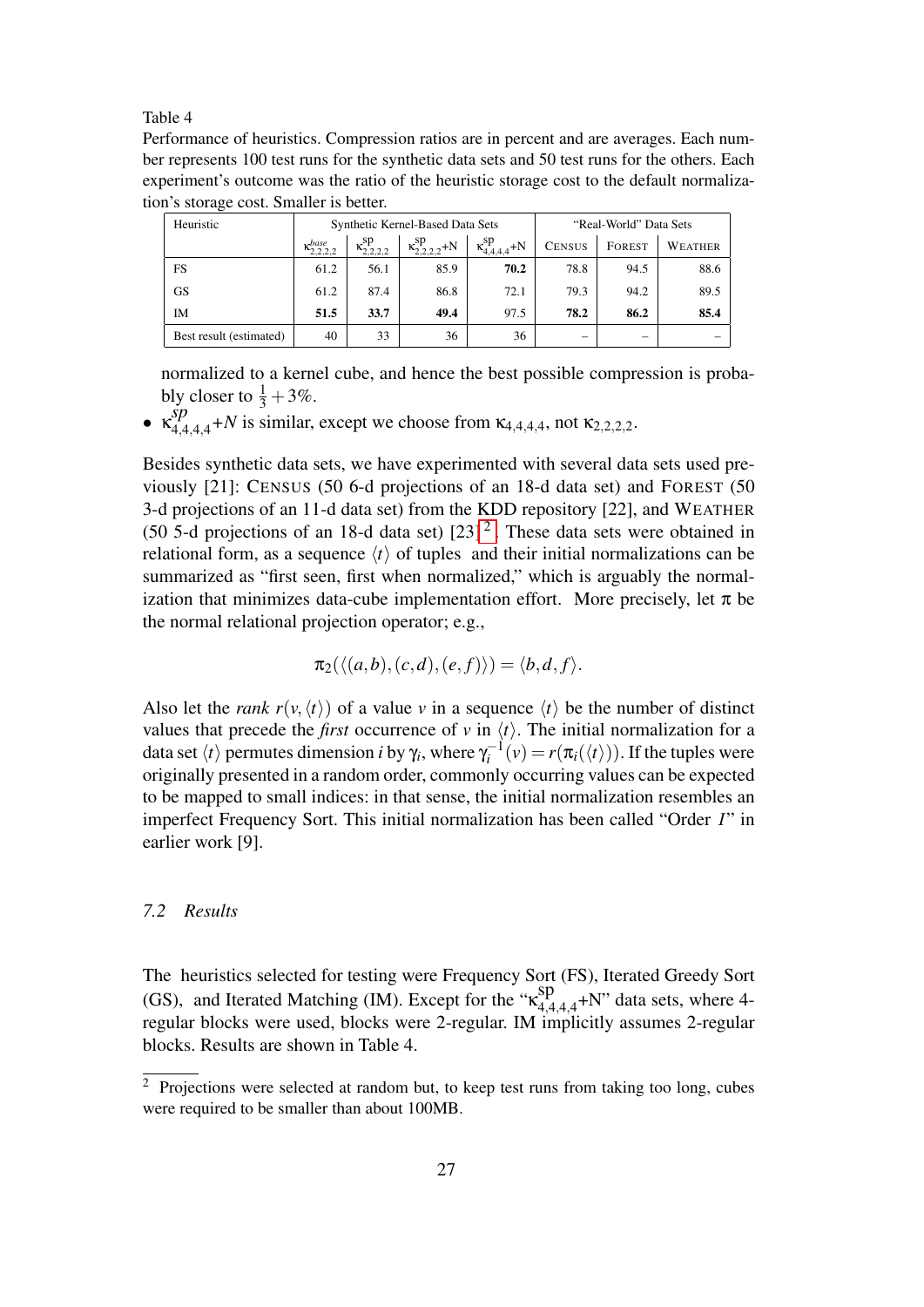Looking at the results in Table 4 for synthetic data sets, we see that GS was never better than FS; this is perhaps not surprising, because the main difference between FS and GS is that the latter does additional work to ensure allocated cells are within a single hyperrectangle and that cells outside this hyperrectangle are discounted.

Comparing the  $\kappa_{2,2}^{sp}$ sp<sub>2,2,2,2</sub> and  $\kappa_{2,2}^{\text{sp}}$  $22222+$ N columns, it is apparent that noise hurt all heuristics, particularly the slice-sorting ones (FS and GS). However, FS and GS performed better on larger blocks  $(\kappa_{4,4}^{sp})$  $\sup_{4,4,4,4}^{sp}$  +N) than on smaller ones  $\left(\kappa_{2,2}^{sp}\right)$  $2,2,2,2+N$ whereas IM did worse on larger blocks. We explain this improved performance for slice-sorting normalizations (FS and GS) as follows:  $\#C_v^i$  is a multiple of  $4^3$  under  $\kappa_{4,4,4,4}$  but a multiple of  $2^3$  under  $\kappa_{2,2,2,2}$ . Thus,  $\kappa_{2,2,2,2}$  is more susceptible to noise than  $\kappa_{4,4,4,4}$  under FS because the values  $\#C_v^i$  are less separated. IM did worse on larger blocks because it was designed for 2-regular blocks.

Whereas it was nearly optimal for 2-regular blocks, the slice-clustering heuristic IM was affected by noise: results were no longer nearly optimal (49% versus an estimated optimal result of 36% ). Thus, while IM was the most effective heuristic for 2-regular blocks, there is room for improvement.

Table 4 also contains results for "real-world" data, and the relative performance of the various heuristics depended heavily on the nature of the data set used. For instance, FOREST contains many measurements of physical characteristics of geographic areas, and significant correlation between characteristics penalized FS.

# *7.2.1 Utility of the Independence Sum*

Despite the differences between data sets, the Independence Sum (from Section 5) seems to be useful. In Figure 7 we plot the ratio  $\frac{\text{size using FS}}{\text{size using IM}}$  against the Independence Sum. When the Independence Sum exceeded 0.72, the ratio was always near 1 (within 5%); thus, there is no need to use the more computationally expensive IM heuristic. WEATHER had few cubes with Independence Sum over 0.6, but these had ratios near 1.0. For CENSUS, having an Independence Sum over 0.6 seemed to guarantee good relative performance for FS. On FOREST, however, FS showed poorer performance until the Independence Sum became larger ( $\approx 0.72$ ).

## *7.2.2 Density and Compressibility*

The results of Table 4 are averages over cubes of different densities. Intuitively, for very sparse cubes (density near 0) or for very dense cubes (density near 100%), we would expect attribute-value reordering to have a small effect on compressibility: if all blocks are either all dense or all sparse, then attribute reordering does not affect storage efficiency. We take the source data from Table 4 regarding Iterated Matching (IM) and we plot the compression ratios versus the density of the cubes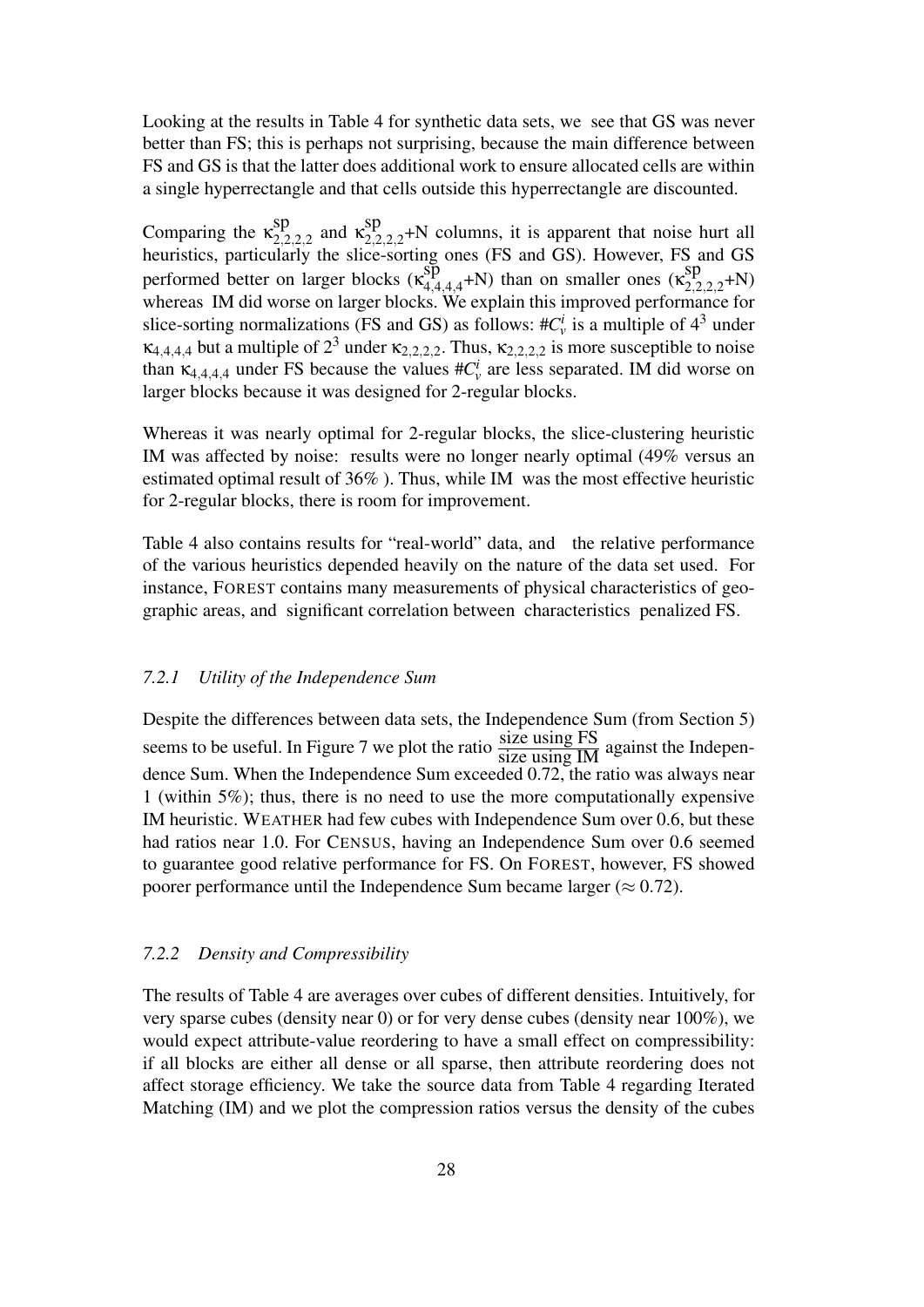

Fig. 7. Solution-size ratios of FS and IM as a function of Independence Sum. When the ratio is above 1.0, FS is suboptimal; when it is less than 1.0, IM is suboptimal. We see that as the Independence Sum approached 1.0, FS matched IM's performance.

(see Fig. 8). Two of three data sets showed some compression-ratio improvements when the density is increased, but the results are not conclusive. An extensive study of a related problem is described elsewhere [9].

# *7.2.3 Comparison with Pure ROLAP Coding*

To place the efficiency gains from normalization into context, we calculated (for each of the 50 CENSUS cubes) *c*<sub>default</sub>, the HOLAP storage cost using 2-regular blocks and the default normalization. We also calculated *c*ROLAP, the ROLAP cost, for each cube. The average of the 50 ratios  $\frac{c_{\text{default}}}{c_{\text{ROLAP}}}$  was 0.69 with a standard deviation of 0.14. In other words, block-coding was 31% more efficient than ROLAP. On the other hand, we have shown that normalization brought gains of about 19% over the default normalization and the storage ratio itself was brought from 0.69 to 0.56 in going from simple block coding to block coding together with optimized normalization. FOREST and WEATHER were similar, and their respective average ratios  $\frac{c_{\text{default}}}{c_{\text{ROLAP}}}$  were 0.69 and 0.81. Their respective normalization gains were about 14% and 12%, resulting in overall storage ratios of about 0.60 and 0.71, respectively.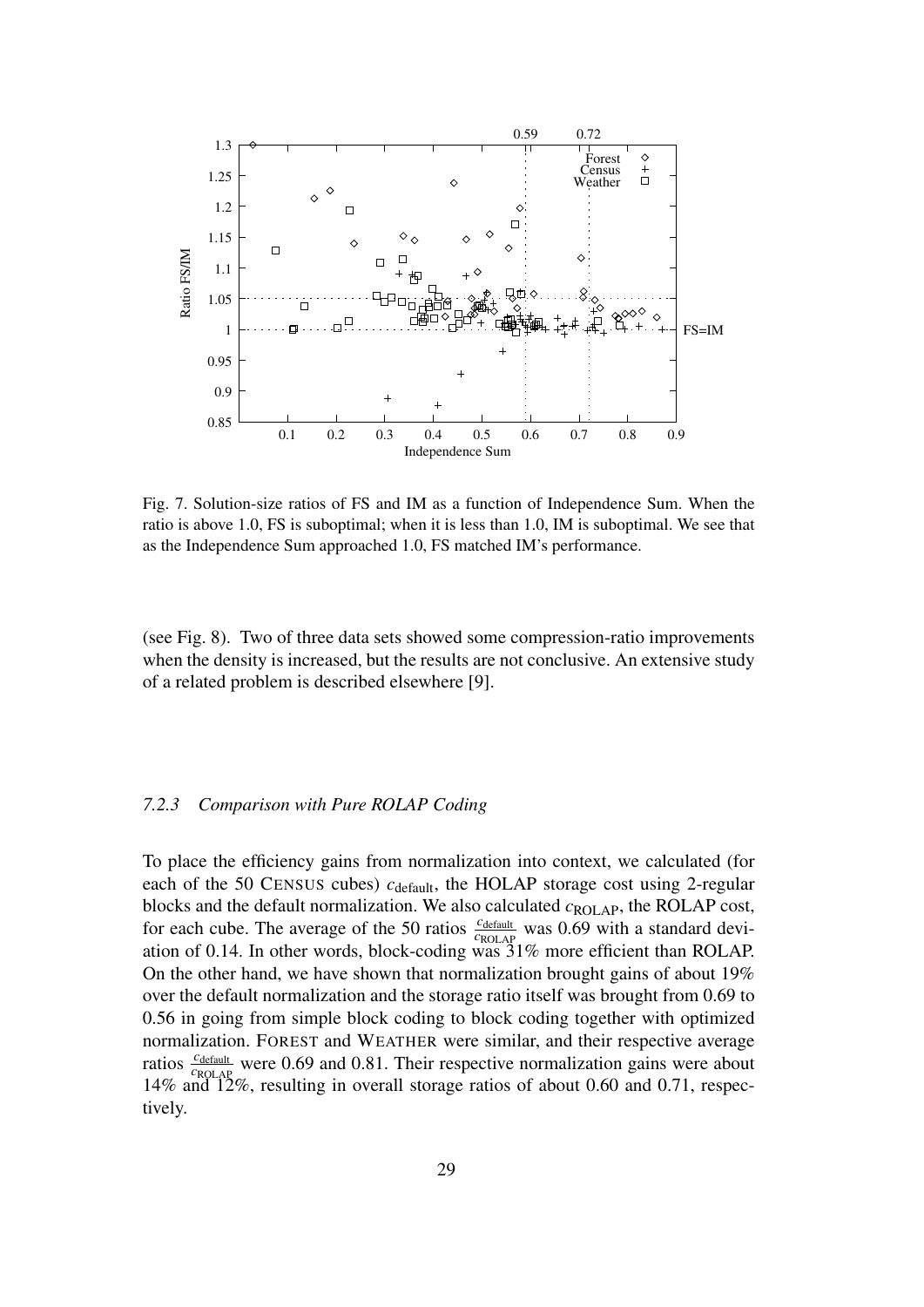

Fig. 8. Compression ratios achieved with IM versus density for 50 test runs on three data sets. The bottom plot shows linear regression on a logarithmic scale: both CENSUS and WEATHER showed a tendency to better compression with higher density.

# 8 Conclusion

In this paper, we have given several theoretical results relating to cube normalization. Because even simple special cases of the problem are NP-hard, heuristics are needed. However, an optimal normalization can be computed when  $1 \times 2$  blocks are used, and this forms the basis of the IM heuristic, which seemed most efficient in experiments. Nevertheless, a Frequency Sort algorithm is much faster, and another of the paper's theoretical conclusions was that this algorithm becomes increasingly optimal as the Independence Sum of the cube increases: if dimensions are nearly statistically independent, it is sufficient to sort the attribute values for each dimension separately. Unfortunately, our theorem did not provide a very tight bound on suboptimality. Nevertheless, we determined experimentally that an Independence Sum greater than 0.72 always meant that Frequency Sort produced good results.

As future work, we will seek tighter theoretical bounds and more effective heuristics for the cases when the Independence Sum is small. We are implementing the proposed architecture by combining an embedded relational database with a C++ layer. We will verify our claim that a more efficient normalization leads to faster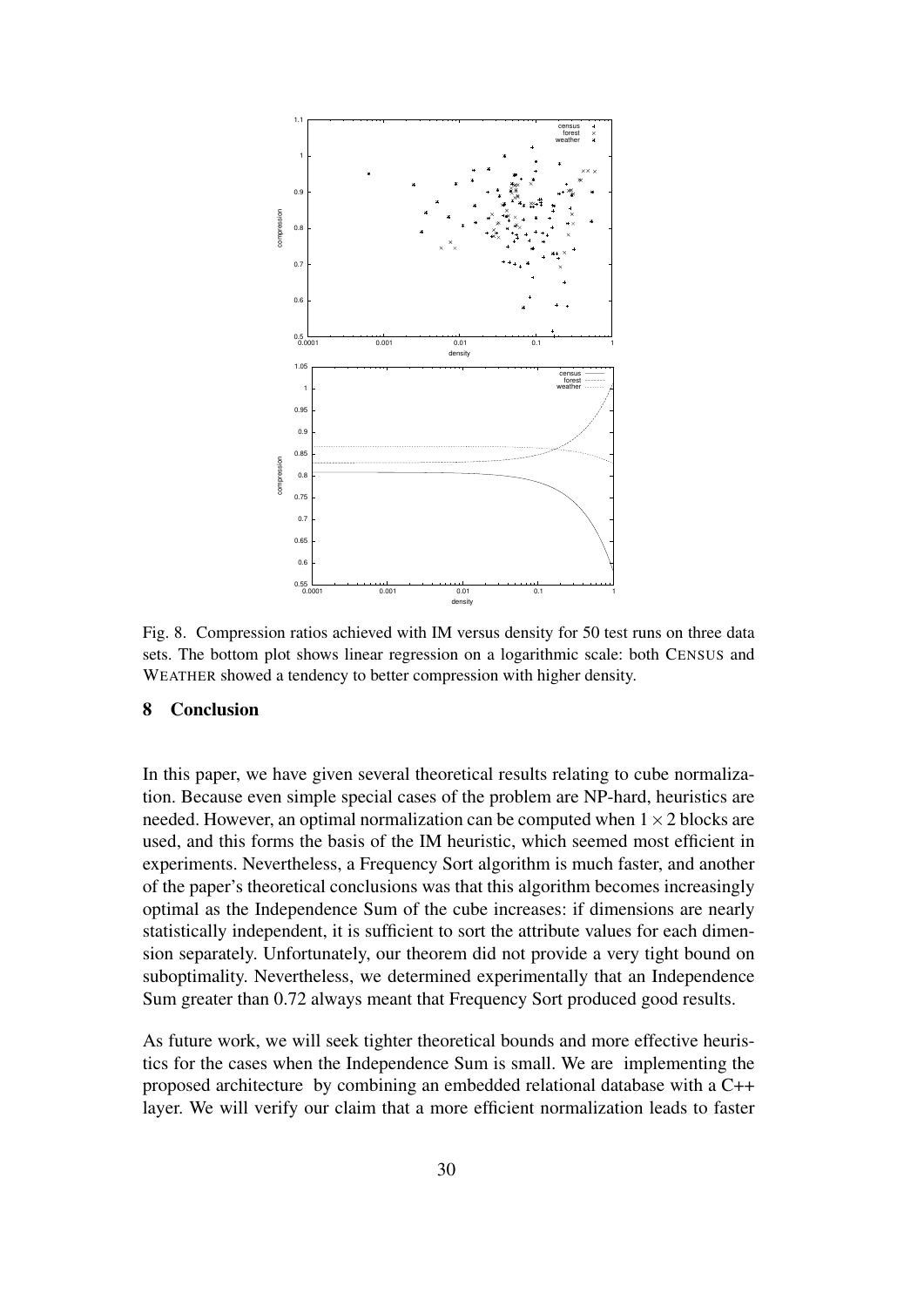queries.

#### Acknowledgements

The first author was supported in part by NSERC grant 155967 and the second author was supported in part by NSERC grant 261437. The second author was at the National Research Council of Canada when he began this work.

#### **References**

- [1] O. Kaser, D. Lemire, Attribute-value reordering for efficient hybrid OLAP, in: DOLAP, 2003, pp. 1–8.
- [2] S. Goil, High performance on-line analytical processing and data mining on parallel computers, Ph.D. thesis, Dept. ECE, Northwestern University (1999).
- [3] F. Dehne, T. Eavis, A. Rau-Chaplin, Coarse grained parallel on-line analytical processing (OLAP) for data mining, in: ICCS, 2001, pp. 589–598.
- [4] W. Ng, C. V. Ravishankar, Block-oriented compression techniques for large statistical databases, IEEE Knowledge and Data Engineering 9 (2) (1997) 314–328.
- [5] Y. Sismanis, A. Deligiannakis, N. Roussopoulus, Y. Kotidis, Dwarf: Shrinking the petacube, in: SIGMOD, 2002, pp. 464–475.
- [6] Y. Zhao, P. M. Deshpande, J. F. Naughton, An array-based algorithm for simultaneous multidimensional aggregates, in: SIGMOD, ACM Press, 1997, pp. 159–170.
- [7] D. W.-L. Cheung, B. Zhou, B. Kao, K. Hu, S. D. Lee, DROLAP a dense-region based approach to on-line analytical processing, in: DEXA, 1999, pp. 761–770.
- [8] D. W.-L. Cheung, B. Zhou, B. Kao, H. Kan, S. D. Lee, Towards the building of a dense-region-based OLAP system, Data and Knowledge Engineering 36 (1) (2001) 1–27.
- [9] O. Kaser, Compressing MOLAP arrays by attribute-value reordering: An experimental analysis, Tech. Rep. TR-02-001, Dept. of CS and Appl. Stats, U. of New Brunswick, Saint John, Canada (Aug. 2002).
- [10] D. Barbará, X. Wu, Using loglinear models to compress datacube, in: Web-Age Information Management, 2000, pp. 311–322.
- [11] J. S. Vitter, M. Wang, Approximate computation of multidimensional aggregates of sparse data using wavelets, in: SIGMOD, 1999, pp. 193–204.
- [12] M. Riedewald, D. Agrawal, A. El Abbadi, pCube: Update-efficient online aggregation with progressive feedback and error bounds, in: SSDBM, 2000, pp. 95–108.